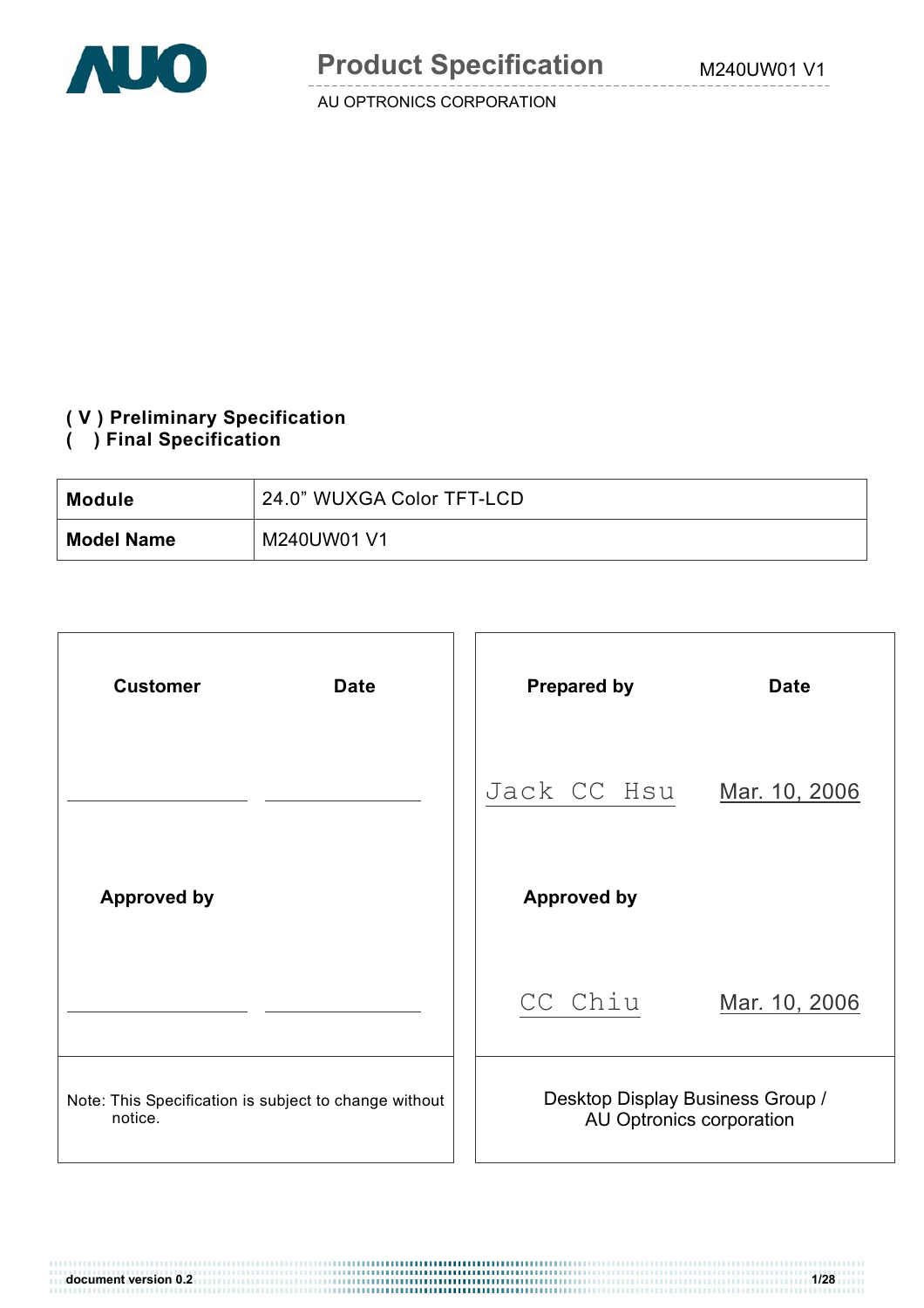

# **Contents**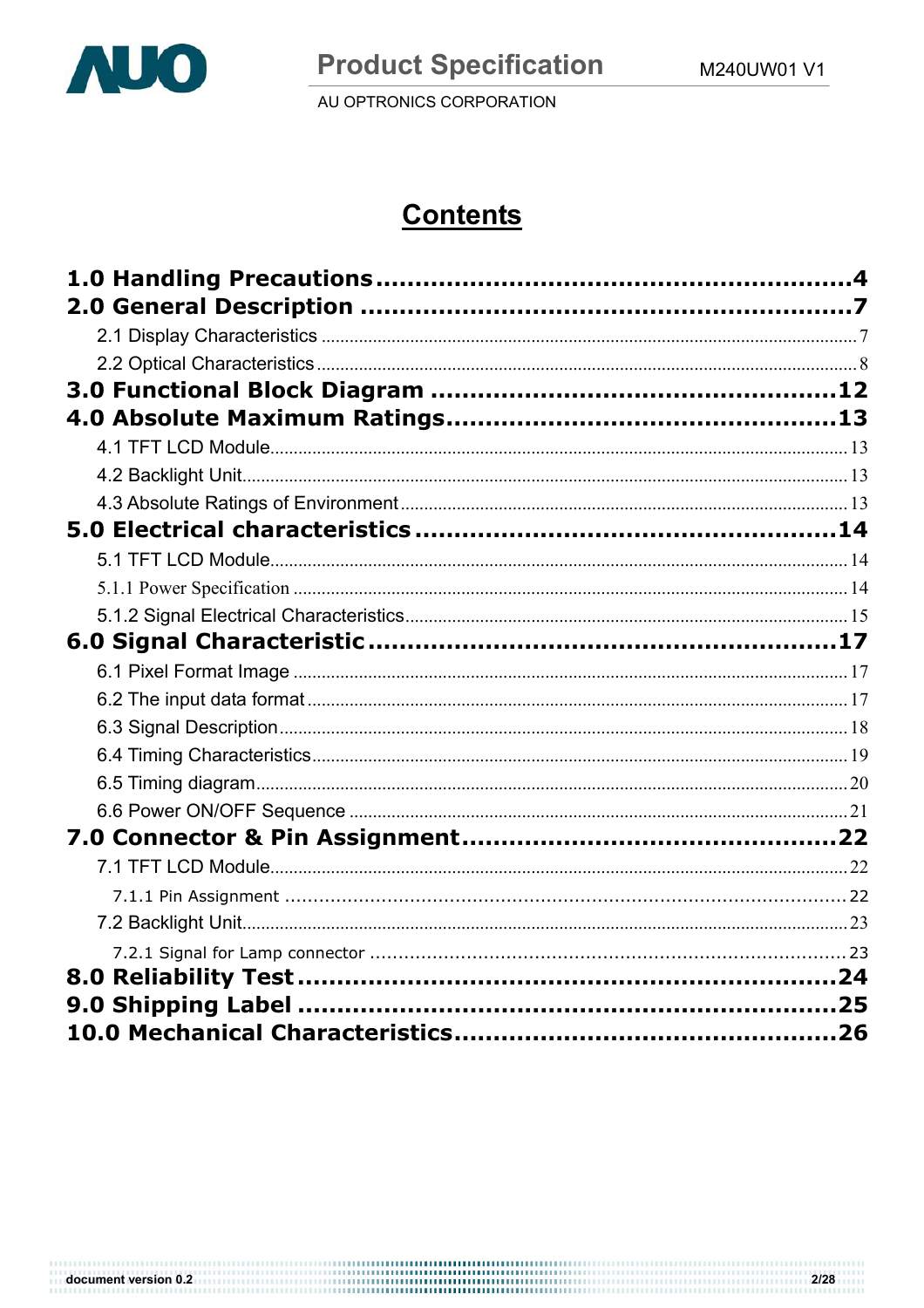

AU OPTRONICS CORPORATION

# **Record of Revision**

| <b>Version and Date</b><br>Page |                |     | Old description                                                         | <b>New Description</b>        | Remark |
|---------------------------------|----------------|-----|-------------------------------------------------------------------------|-------------------------------|--------|
| 10.1                            | 2005/12/15 All |     | <b>First Edition for Customer</b>                                       |                               |        |
| 0.2                             | 2006/3/10      | 7,8 | Response Time TBD (Typ., GTG)                                           | Response Time 8ms (Typ., GTG) |        |
|                                 |                | 13  | 4.3 Absolute Ratings of Environment 4.3 Absolute Ratings of Environment |                               |        |
|                                 |                |     | T=40℃,H=95%                                                             | T=40℃, <b>H=90%</b>           |        |
|                                 |                | 19  | 6.4 Timing Characteristics                                              | 6.4 Timing Characteristics    |        |
|                                 |                |     | Max. Frame Rate: Vsync= TBD                                             | Max. Frame Rate: Vsync= 47Hz  |        |
|                                 |                |     | Min. Frame Rate: Vsync= TBD                                             | Min. Frame Rate: Vsync= 65Hz  |        |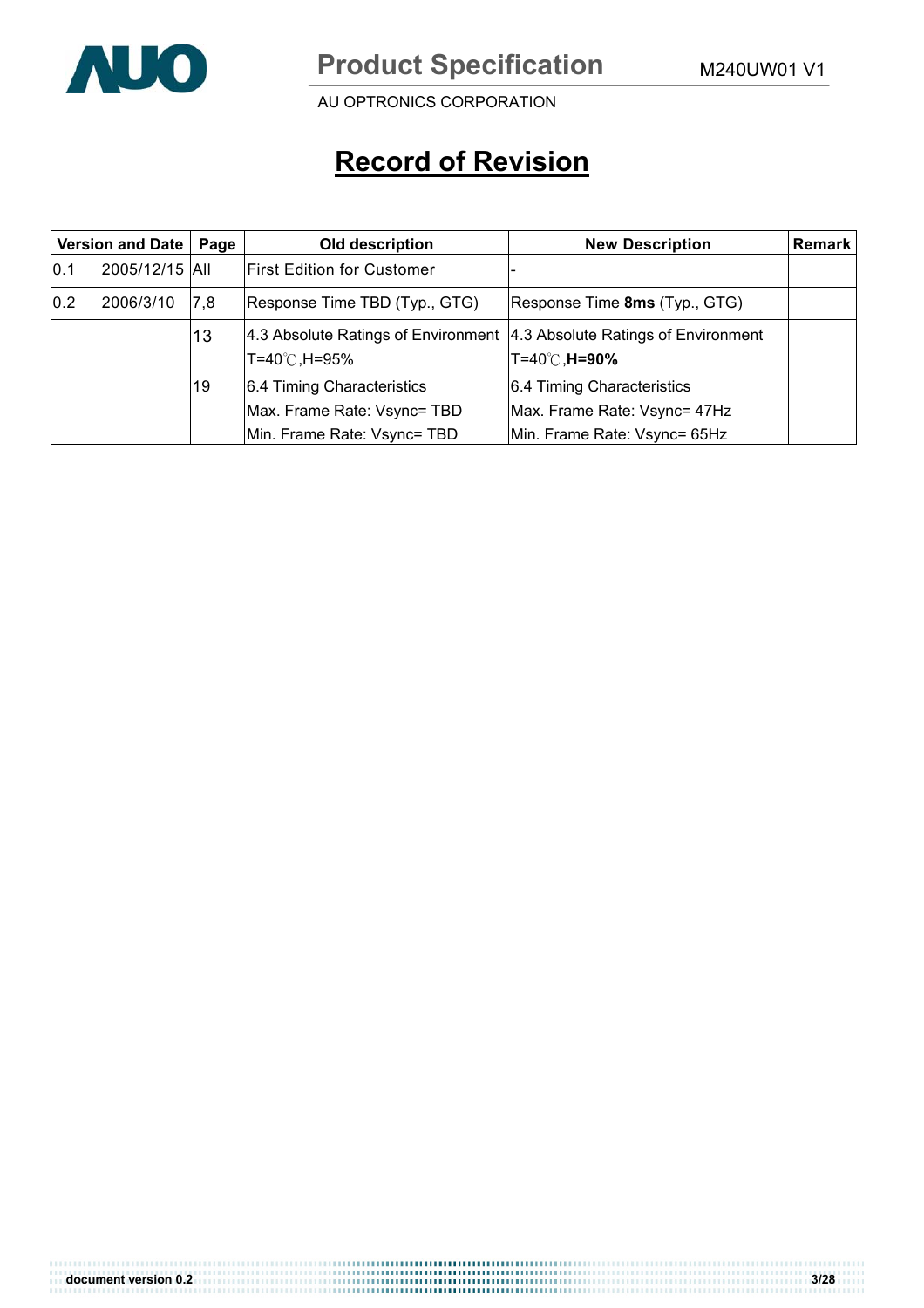

# **1.0 Handling Precautions**

- 1) Since front polarizer is easily damaged, pay attention not to scratch it.
- 2) Be sure to turn off power supply when inserting or disconnecting from input connector.
- 3) Wipe off water drop immediately. Long contact with water may cause discoloration or spots.
- 4) When the panel surface is soiled, wipe it with absorbent cotton or other soft cloth.
- 5) Since the panel is made of glass, it may break or crack if dropped or bumped on hard surface.
- 6) Since CMOS LSI is used in this module, take care of static electricity and insure human earth when handling.
- 7) Do not open or modify the Module Assembly.
- 8) Do not press the reflector sheet at the back of the module to any directions.
- 9) In case if a Module has to be put back into the packing container slot after once it was taken out from the container, do not press the center of the CCFL reflector edge. Instead, press at the far ends of the CCFL Reflector edge softly. Otherwise the TFT Module may be damaged.
- 10) At the insertion or removal of the Signal Interface Connector, be sure not to rotate nor tilt the Interface Connector of the TFT Module.
- 11) After installation of the TFT Module into an enclosure, do not twist nor bend the TFT Module even momentary. At designing the enclosure, it should be taken into consideration that no bending/twisting forces are applied to the TFT Module from outside. Otherwise the TFT Module may be damaged.
- 12) Cold cathode fluorescent lamp in LCD contains a small amount of mercury. Please follow local ordinances or regulations for disposal.
- 13) Small amount of materials having no flammability grade is used in the LCD module. The LCD module should be supplied by power complied with requirements of Limited Power Source (IEC60950 or UL1950), or be applied exemption.
- 14) The LCD module is designed so that the CCFL in it is supplied by Limited Current Circuit (IEC60950 or UL1950). Do not connect the CCFL in Hazardous Voltage Circuit.

**document version 0.2** 4/28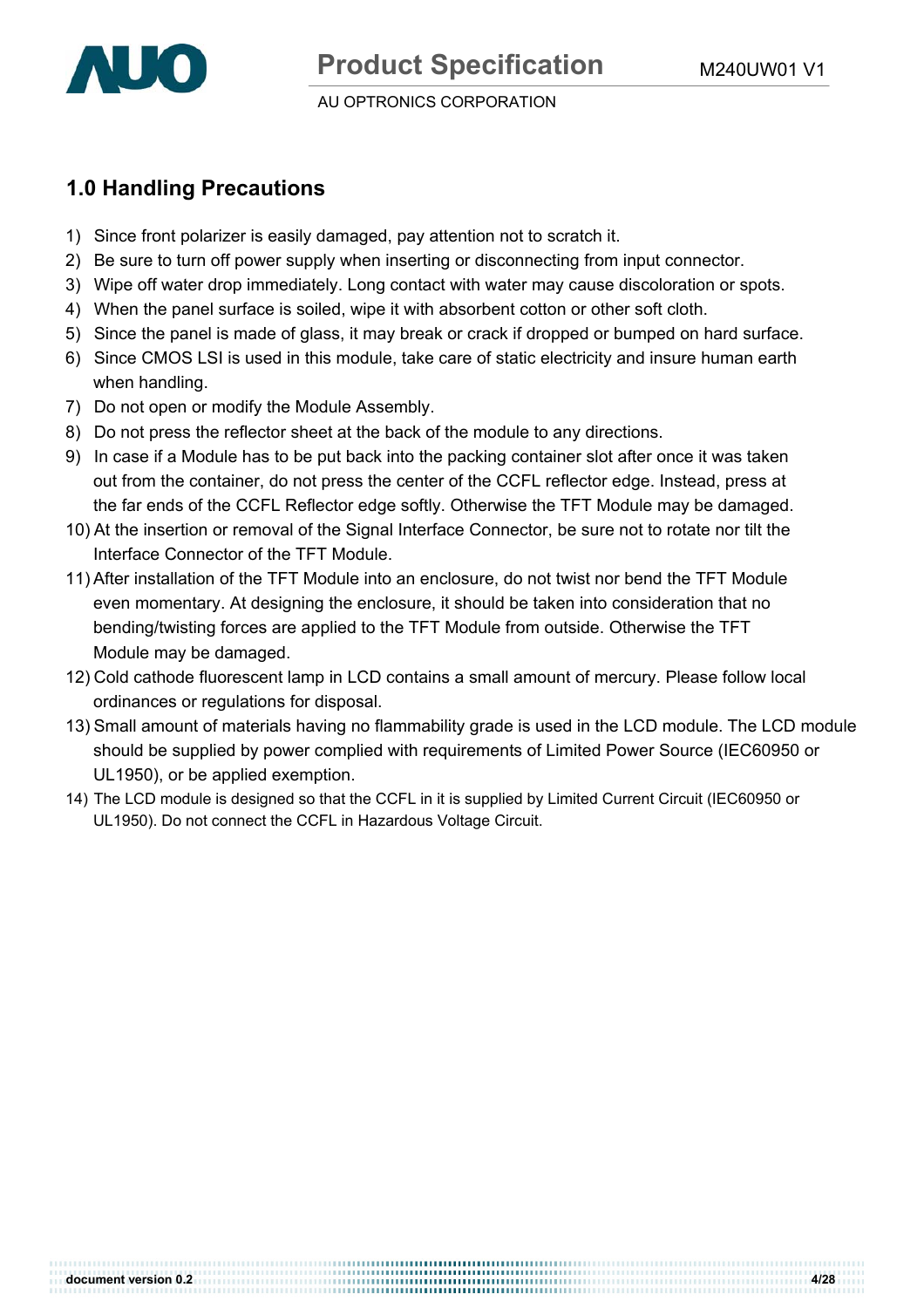

### **2.0 General Description**

This specification applies to the 24.0 inch Color a-Si TFT-LCD Module M240UW01.

The display supports the WUXGA (1920(H) x 1200(V)) screen format and 16.7M colors (RGB 8-bits data).

All input signals are 2 channel LVDS interface compatible.

This module doesn't contain an inverter board for backlight.

#### **2.1 Display Characteristics**

The following items are characteristics summary on the table under 25  $\degree$ C condition:

| <b>ITEMS</b>                 | Unit                                | <b>SPECIFICATIONS</b>                                          |
|------------------------------|-------------------------------------|----------------------------------------------------------------|
| Screen Diagonal              | [mm]                                | 611.32(24")                                                    |
| <b>Active Area</b>           | [mm]                                | 518.4 (H) x 324 (V)                                            |
| Pixels H x V                 |                                     | 1920(x3) x 1200                                                |
| <b>Pixel Pitch</b>           | [mm]                                | 0.270 (per one triad) x 0.270                                  |
| <b>Pixel Arrangement</b>     |                                     | R.G.B. Vertical Stripe                                         |
| Display Mode                 |                                     | Normally Black                                                 |
| White Luminance (Center)     | $\lceil$ cd/m <sup>2</sup> $\rceil$ | $\frac{1}{500}$ cd/m <sup>2</sup> @ I <sub>L</sub> =6mA (Typ.) |
| <b>Contrast Ratio</b>        |                                     | $1000:1$ (Typ.)                                                |
| <b>Optical Response Time</b> | [msec]                              | 12ms(Typ., on/off); 8ms(Typ., GTG)                             |
| Nominal Input Voltage VDD    | [Volt]                              | $+5.0V$                                                        |
| <b>Power Consumption</b>     | [Watt]                              | 74 W (Typ.) (without inverter)                                 |
| (VDD line + CCFL line)       |                                     |                                                                |
| Weight                       | [Grams]                             | 3250 (Max)                                                     |
| <b>Physical Size</b>         | [mm]                                | 546.4(W) x 352(H) x 35.8(D) (Typ.)                             |
| <b>Electrical Interface</b>  |                                     | Even/Odd R/G/B data, clock LVDS                                |
| <b>Support Color</b>         |                                     | 16.7M colors (RGB 8-bit data)                                  |
| <b>Surface Treatment</b>     |                                     | Glare type, Hard coarting (2H)                                 |
| <b>Temperature Range</b>     |                                     |                                                                |
| Operating                    | [°C]                                | 0 to $+50$                                                     |
| Storage (Shipping)           | $\mathop{\rm l}{\rm ^oC1}$          | $-20$ to $+60$                                                 |
| RoHS Compliance              |                                     | RoHS Compliance                                                |

**document version 0.2 7/28**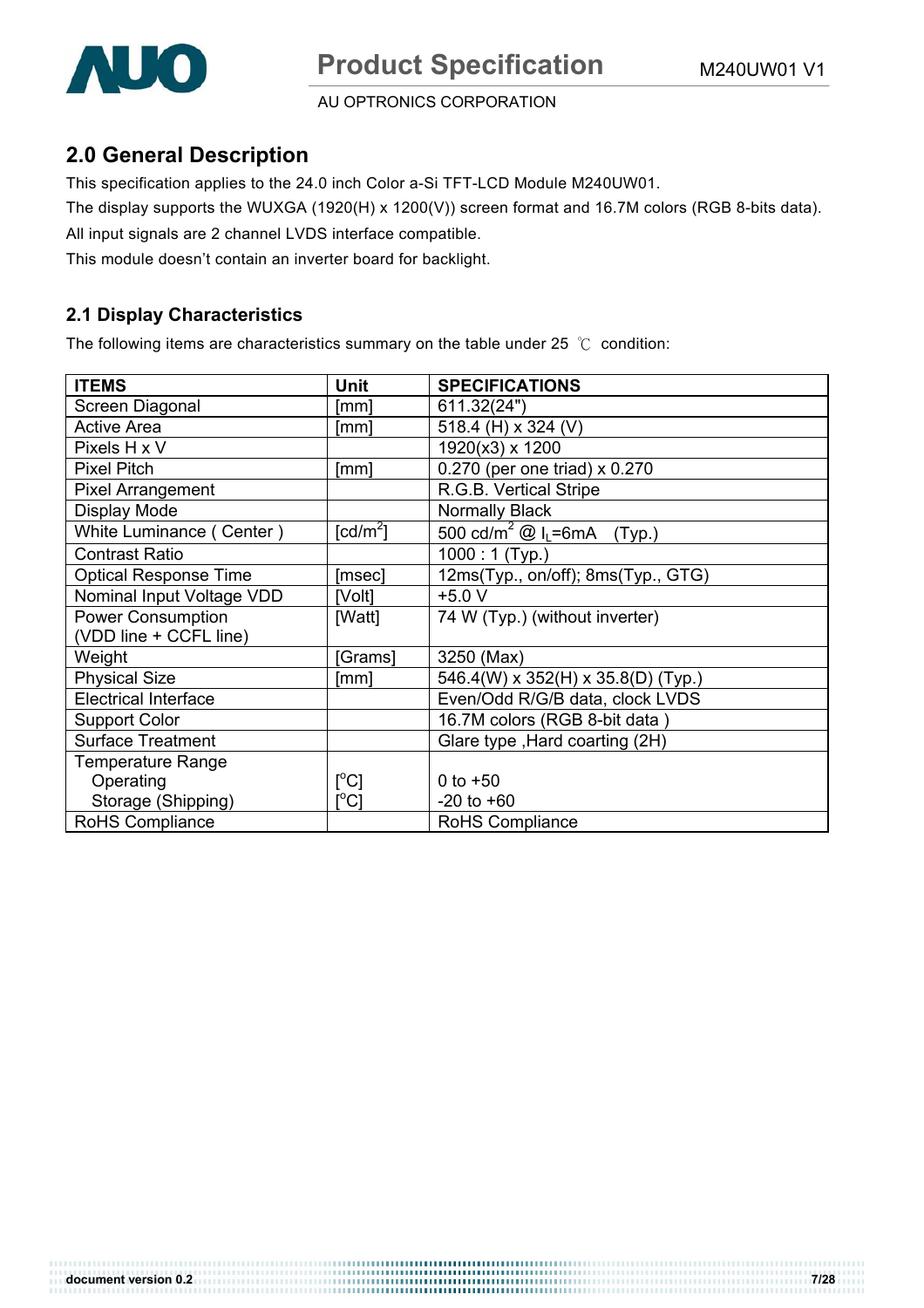

### **2.2 Optical Characteristics**

The optical characteristics are measured under stable conditions at  $25^\circ$ C:

| Item                                      | <b>Unit</b>          | <b>Conditions</b>                            | Min.                  | Typ.           | Max.                             | <b>Note</b> |
|-------------------------------------------|----------------------|----------------------------------------------|-----------------------|----------------|----------------------------------|-------------|
| <b>Viewing Angle</b>                      | [degree]<br>[degree] | Horizontal<br>(Right)<br>$CR = 10$<br>(Left) | 75<br>75              | 89<br>89       | $\overline{\phantom{a}}$         |             |
|                                           | [degree]<br>[degree] | (Up)<br>Vertical<br>$CR = 10$<br>(Down)      | $\overline{75}$<br>75 | 89<br>89       | $\blacksquare$<br>$\blacksquare$ |             |
| Contrast ratio                            |                      | <b>Normal Direction</b>                      | 700                   | 1000           | $\overline{\phantom{a}}$         |             |
| Response Time                             | [msec]               | <b>Raising Time</b>                          | ä,                    | $\overline{7}$ |                                  | Note 1      |
|                                           | [msec]               | <b>Falling Time</b>                          | $\blacksquare$        | 5              |                                  | Note 1      |
|                                           | [msec]               | Raising + Falling                            | $\blacksquare$        | 12             |                                  | Note 1      |
|                                           | [msec]               | Gray to Gray                                 | $\blacksquare$        | 8              | $\blacksquare$                   | Note 2      |
| Color / Chromaticity<br>Coordinates (CIE) |                      | Red x                                        | 0.623                 | 0.653          | 0.683                            |             |
|                                           |                      | Red y                                        | 0.307                 | 0.337          | 0.367                            |             |
|                                           |                      | Green x                                      | 0.265                 | 0.295          | 0.325                            |             |
|                                           |                      | Green y                                      | 0.577                 | 0.607          | 0.637                            |             |
|                                           |                      | Blue x                                       | 0.114                 | 0.144          | 0.174                            |             |
|                                           |                      | Blue y                                       | 0.045                 | 0.075          | 0.105                            |             |
| Color Coordinates (CIE) White             |                      | White x                                      | 0.283                 | 0.313          | 0.343                            |             |
|                                           |                      | White y                                      | 0.299                 | 0.329          | 0.359                            |             |
| Central Luminance (I <sub>L</sub> =6mA)   | [ $cd/m2$ ]          |                                              | 400                   | 500            | $\blacksquare$                   |             |
| <b>Luminance Uniformity</b>               | [%]                  |                                              | 75                    | 80             | $\blacksquare$                   | Note 3      |
| Crosstalk (in60Hz)                        | [%]                  |                                              |                       |                | 1.5                              | Note 4      |
| Flicker                                   | dB                   |                                              |                       |                | $-20$                            | Note 5      |
|                                           |                      |                                              |                       |                |                                  |             |

Equipment Pattern Generator, Power Supply, Digital Voltmeter, Luminance meter (PR 880, BM-5A ,

**document version 0.2 8/28** 

BM 7 ,CS-1000, & EZContrast\* )

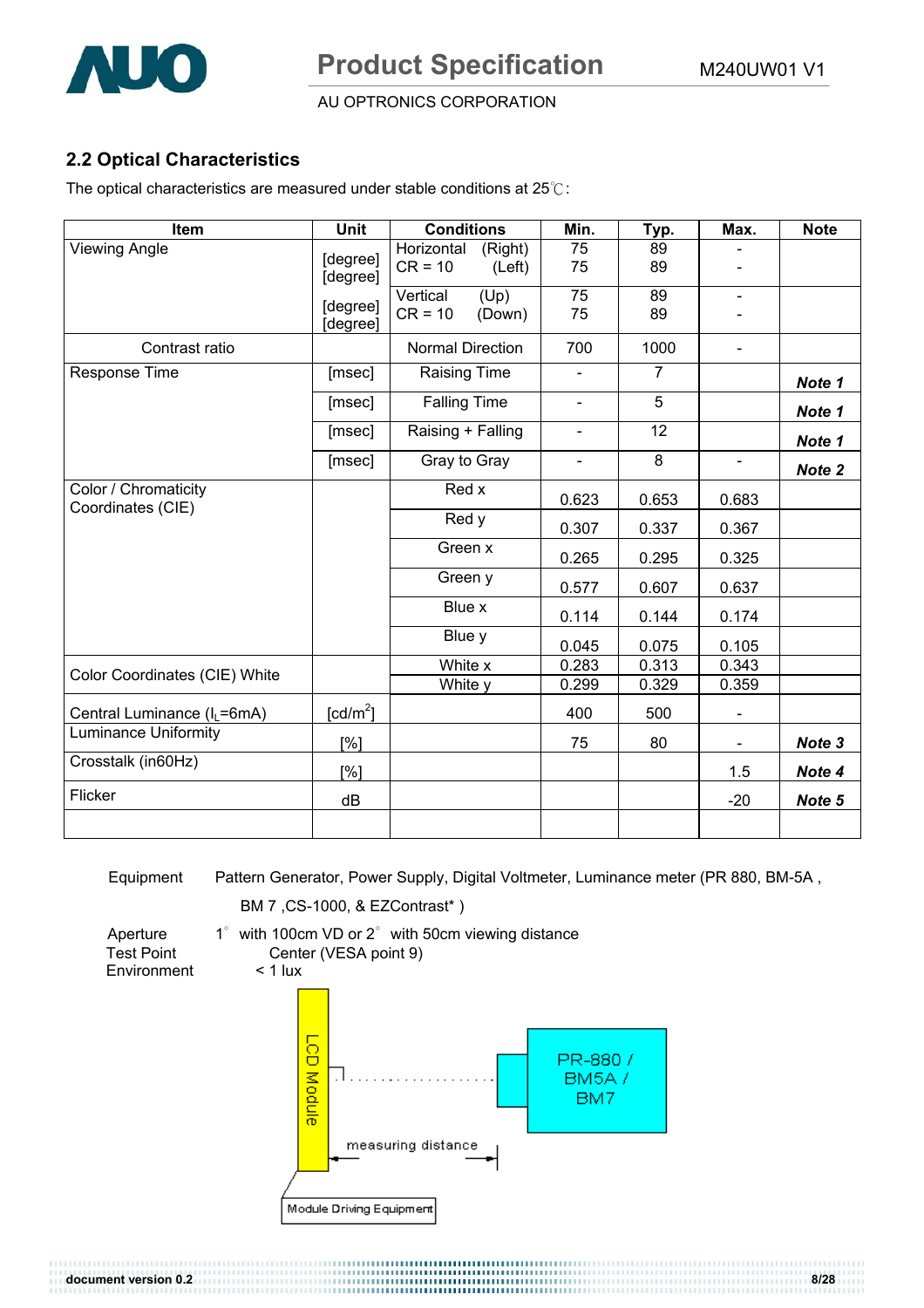

AU OPTRONICS CORPORATION

\*' EZ Contrast is different measurement tool with very close viewing distance.

#### *Note 1:* **Definition of Response time**

The output signals of photodetector are measured when the input signals are changed from "Black" to "White" (rising time), and from "White" to "Black "(falling time), respectively. The response time is interval between the 10% and 90% of amplitudes.



#### *Note 2:* **Over-Drive and Response time:**



Algorithm:<br>|Level A - Level B |≥16 then the average of Grey-to-Grey response time is  $8 \text{ ms}$ . ( F= 60 Hz). Tr (rising time; from "Black" to "White") + Tf (Falling time; from "White" to "Black") =  $12 \text{ ms(typ)}$ .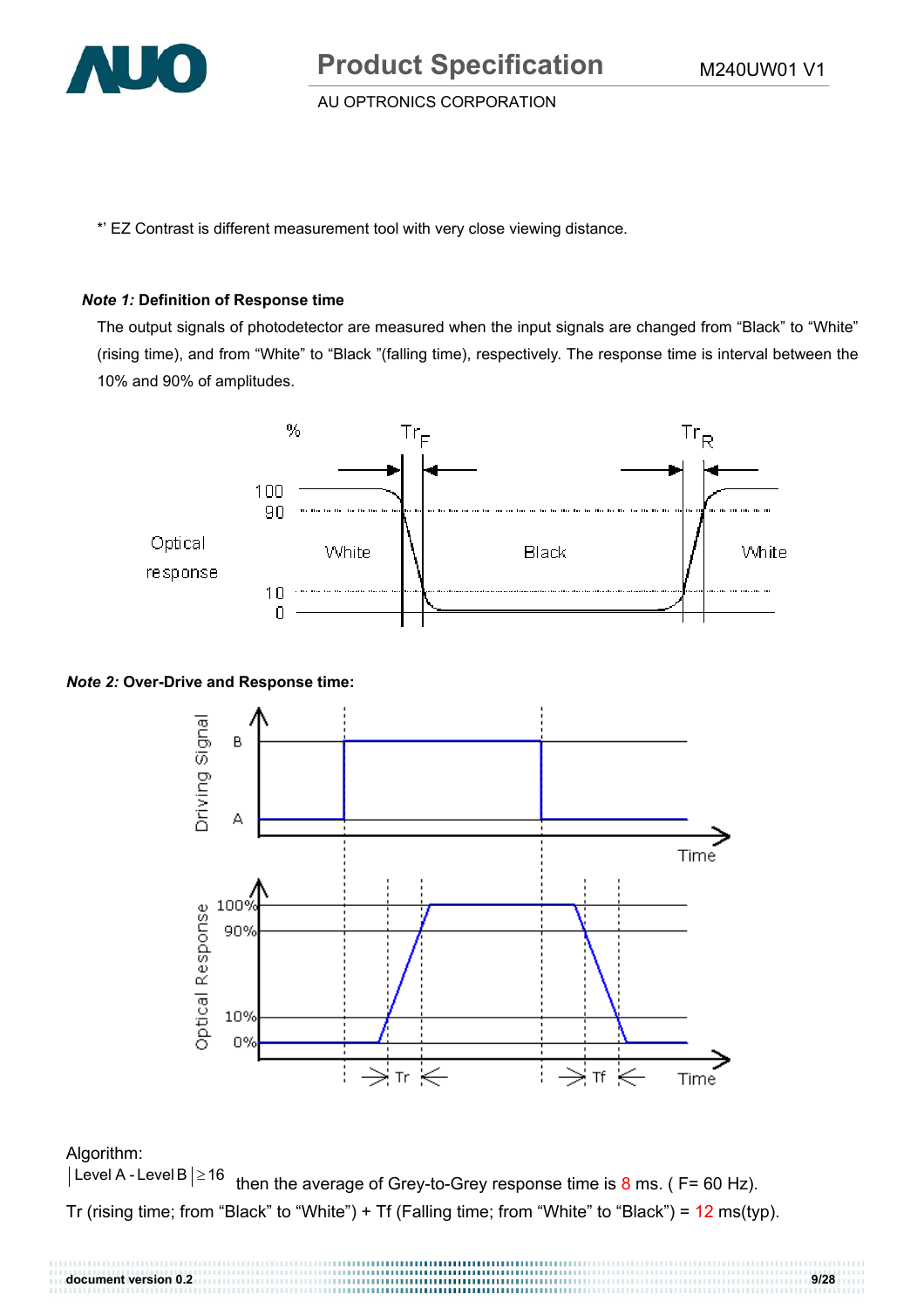

#### AU OPTRONICS CORPORATION

#### *Note 3:* **Luminance uniformity of these 9 points is defined as below**





*Note 4:* Crosstalk is defined as below :

 $CT = | YB - YA | / YA \times 100 (%)$ 

Where

YA = Luminance of measured location without gray level 0 pattern (cd/m2)

YB = Luminance of measured location with gray level 0 pattern (cd/m2)



............................

**document version 0.2** 10/28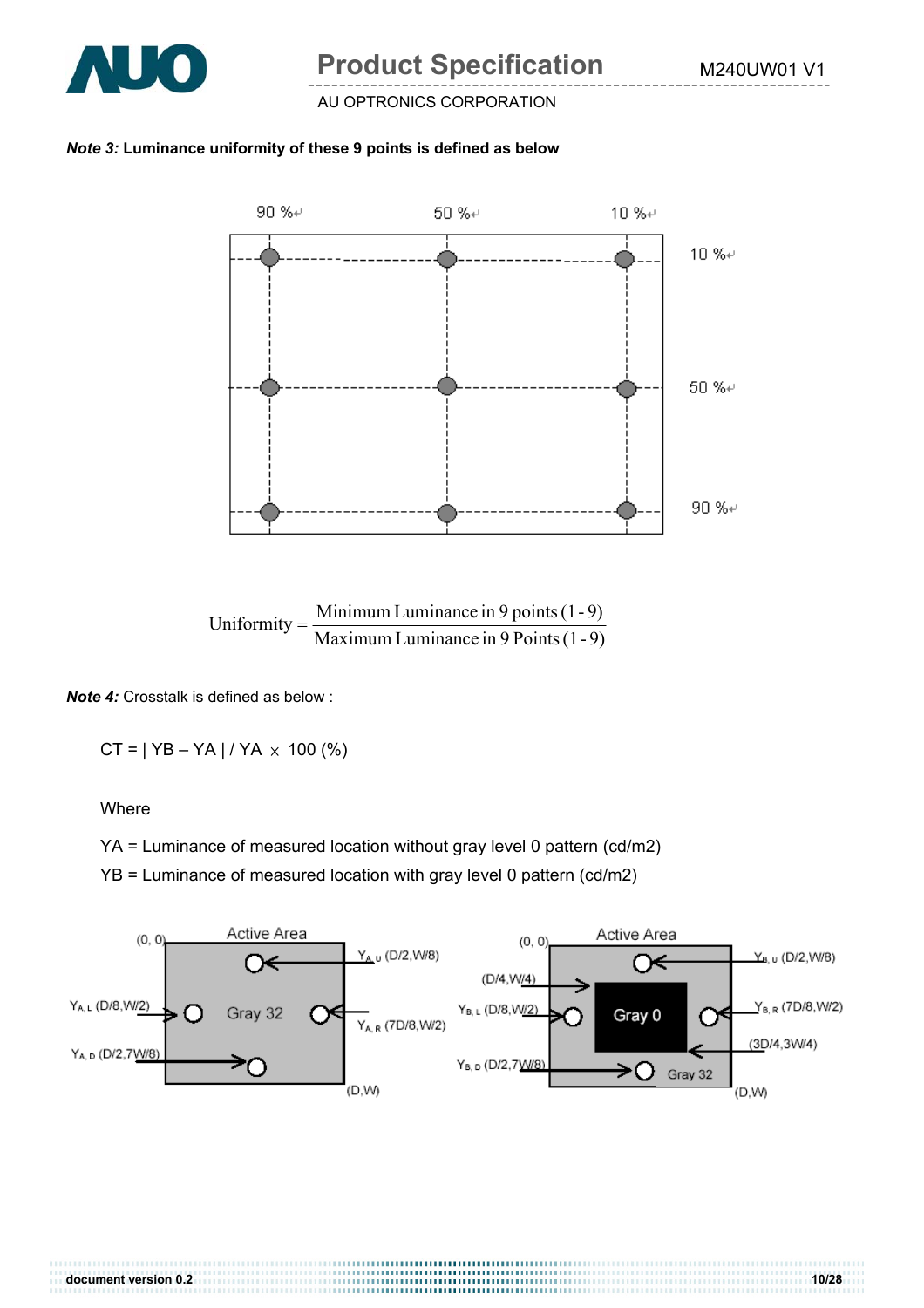

#### *Note 5:* Test Paterm: Subchecker Pattern



Method: Record dBV & DC value with (WESTAR)TRD-100



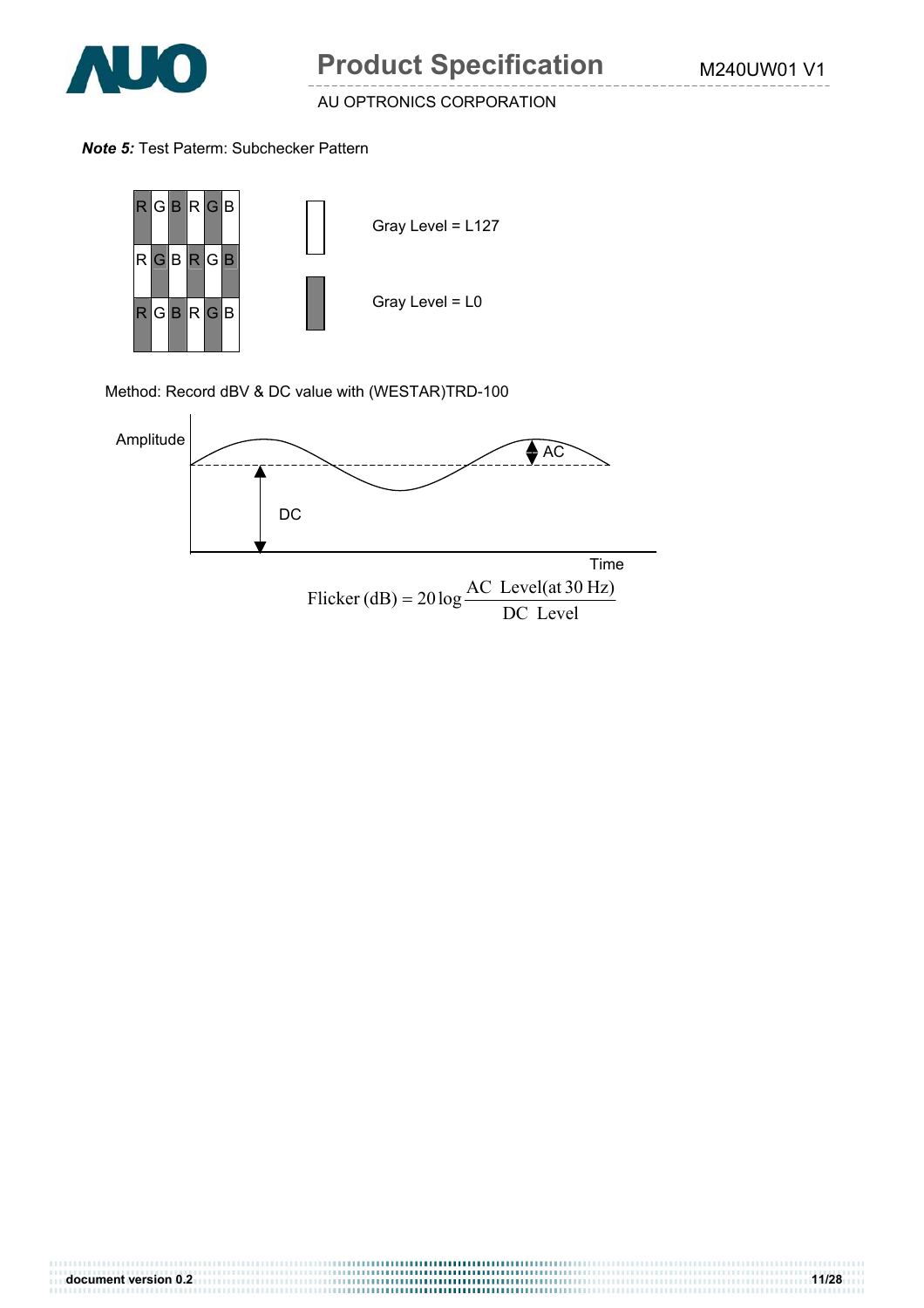

# **3.0 Functional Block Diagram**

The following diagram shows the functional block of the 24.0 inch Color TFT-LCD Module:



#### **I/F PCB Interface:**

JAE FI-XB30SSL-HF15 or compatible

### **Mating Type:**

FI-X30HL-T (Locked Type)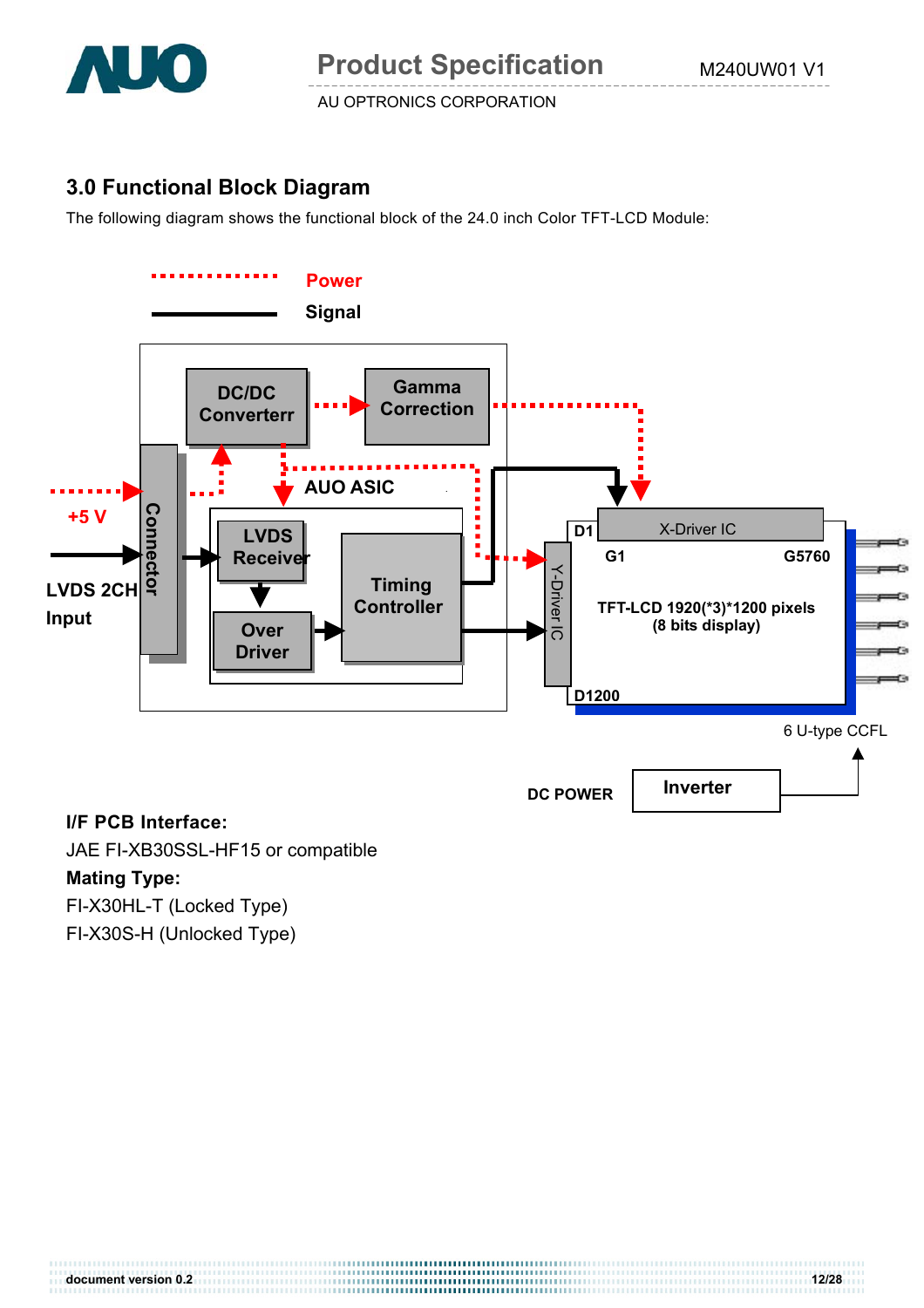

### **4.0 Absolute Maximum Ratings**

Absolute maximum ratings of the module is as following:

#### **4.1 TFT LCD Module**

| ltem            | Svmbol | Min | Max | Unit  | <b>Conditions</b> |
|-----------------|--------|-----|-----|-------|-------------------|
| Logic/LCD Drive | √lN    | 4.5 | 5.5 | [Volt | <b>Note 1,2</b>   |

#### **4.2 Backlight Unit**

| ltem                | Svmbol      | Min      | Max | Unit       | <b>Conditions</b> |
|---------------------|-------------|----------|-----|------------|-------------------|
| <b>CCFL Current</b> | <b>ICFL</b> | ົ<br>۷.c | 8.0 | $[mA]$ rms | <b>Note 1,2</b>   |

#### **4.3 Absolute Ratings of Environment**

| <b>Item</b>                  | Symbol     | Min.  | Max.  | <b>Unit</b>       | <b>Conditions</b> |  |
|------------------------------|------------|-------|-------|-------------------|-------------------|--|
| <b>Operating Temperature</b> | <b>TOP</b> |       | $+50$ | $[^{\circ}C]$     |                   |  |
| <b>Operation Humidity</b>    | <b>HOP</b> | 5     | 90    | [%RH]             | Note 3            |  |
| <b>Storage Temperature</b>   | TST        | $-20$ | $+60$ | $\rm [^{\circ}C]$ |                   |  |
| <b>Storage Humidity</b>      | <b>HST</b> | 5     | 90    | [%RH]             |                   |  |

*Note 1:* With in Ta (25°C)

**Note 2:** Permanent damage to the device may occur if exceed maximum values

*Note 3:* For quality perfermance, please refer to AUO IIS(Incoming Inspection Standard).

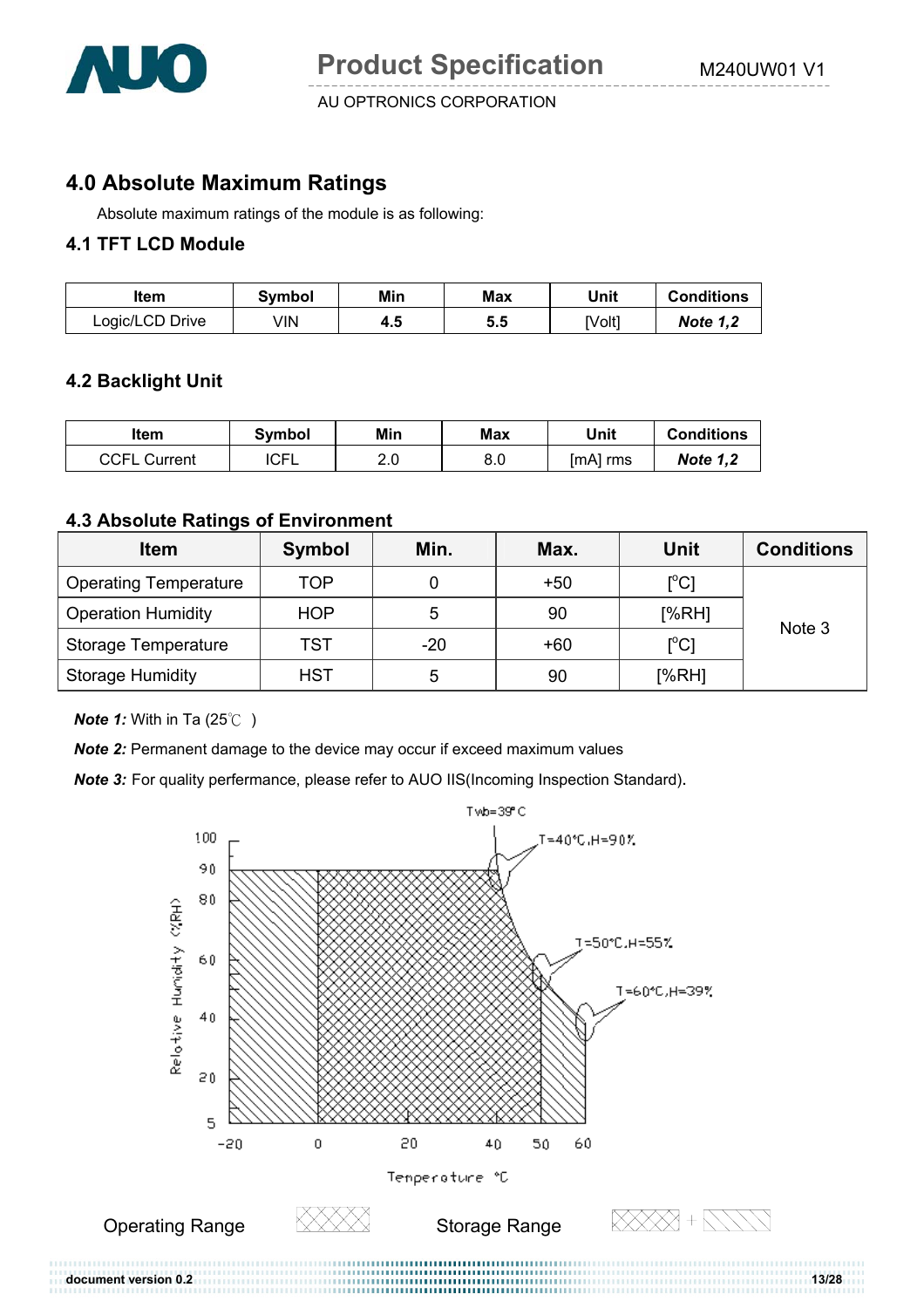

# **5.0 Electrical characteristics**

#### **5.1 TFT LCD Module**

#### **5.1.1 Power Specification**

Input power specifications are as follows;

| Symbol     | <b>Parameter</b>           | Min                          | Typ                      | Max        | <b>Units</b> | <b>Condition</b>                                 |
|------------|----------------------------|------------------------------|--------------------------|------------|--------------|--------------------------------------------------|
| <b>VDD</b> | Logic/LCD Drive<br>Voltage | 4.5                          | 5.0                      | 5.5        | [Volt]       | ±10%                                             |
| <b>IDD</b> | <b>VDD</b> current         | $\qquad \qquad \blacksquare$ | 1.8                      | 2.2        | [A]          | VDD=5V, All White Pattern,<br>at frame rate 60Hz |
| Irush      | <b>LCD Inrush Current</b>  |                              | $\overline{\phantom{a}}$ | <b>TBD</b> | [A]          | <b>Note</b>                                      |
| <b>PDD</b> | <b>VDD Power</b>           |                              | 9                        | 11         | [Watt]       | VDD=5V, All White Pattern,<br>at 60Hz            |

*Note:* Measurement conditions:

The duration of rush current is about 2ms and rising time of power input is 1ms(min.).

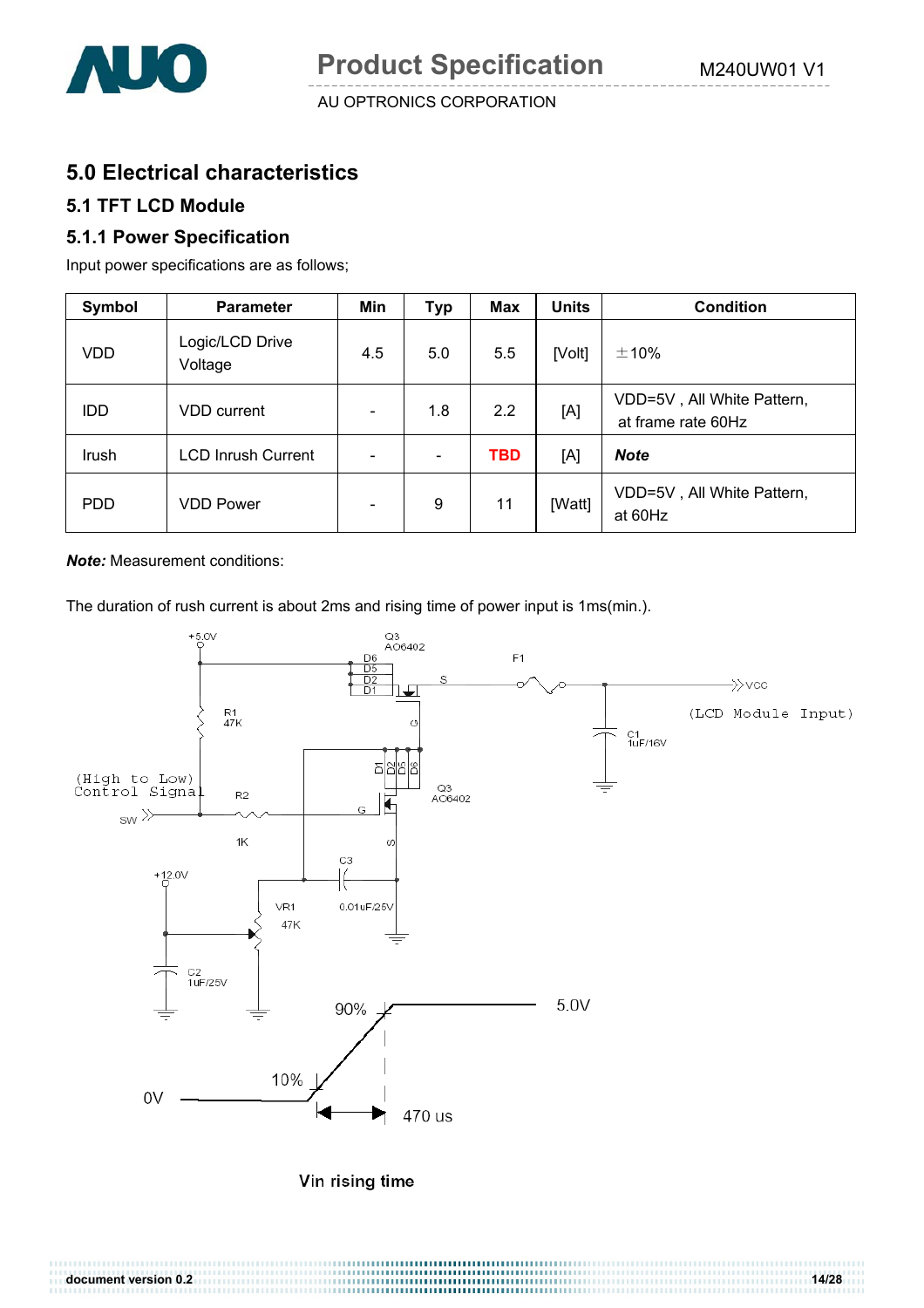

#### **5.1.2 Signal Electrical Characteristics**

Input signals shall be low or Hi-Z state when Vin is off It is recommended to refer the specifications of SN75LVDS82DGG (Texas Instruments) in detail.

Each signal characteristics are as follows;

| Symbol      | <b>Parameter</b>           | Min                          | Typ                      | Max    | Units | <b>Condition</b>  |
|-------------|----------------------------|------------------------------|--------------------------|--------|-------|-------------------|
|             | Differential Input High    |                              |                          |        |       | $VICM = 1.2V$     |
| <b>VTH</b>  | Threshold                  | $\qquad \qquad \blacksquare$ | $+50$                    | $+100$ | [mV]  | <b>Note</b>       |
| <b>VTL</b>  | Differential Input Low     |                              | -50                      |        | [mV]  | $VICM = 1.2V$     |
|             | Threshold                  | $-100$                       |                          |        |       | <b>Note</b>       |
| <b>VID</b>  | Input Differential Voltage | 100                          | $\overline{\phantom{0}}$ | 600    | [mV]  | <b>Note</b>       |
|             | Differential Input Common  |                              |                          | $+1.5$ | [V]   | $VTH-VTL = 200MV$ |
| <b>VICM</b> | Mode Voltage               | $+1.0$                       | $+1.2$                   |        |       | <b>Note</b>       |



*Note:* LVDS Signal Waveform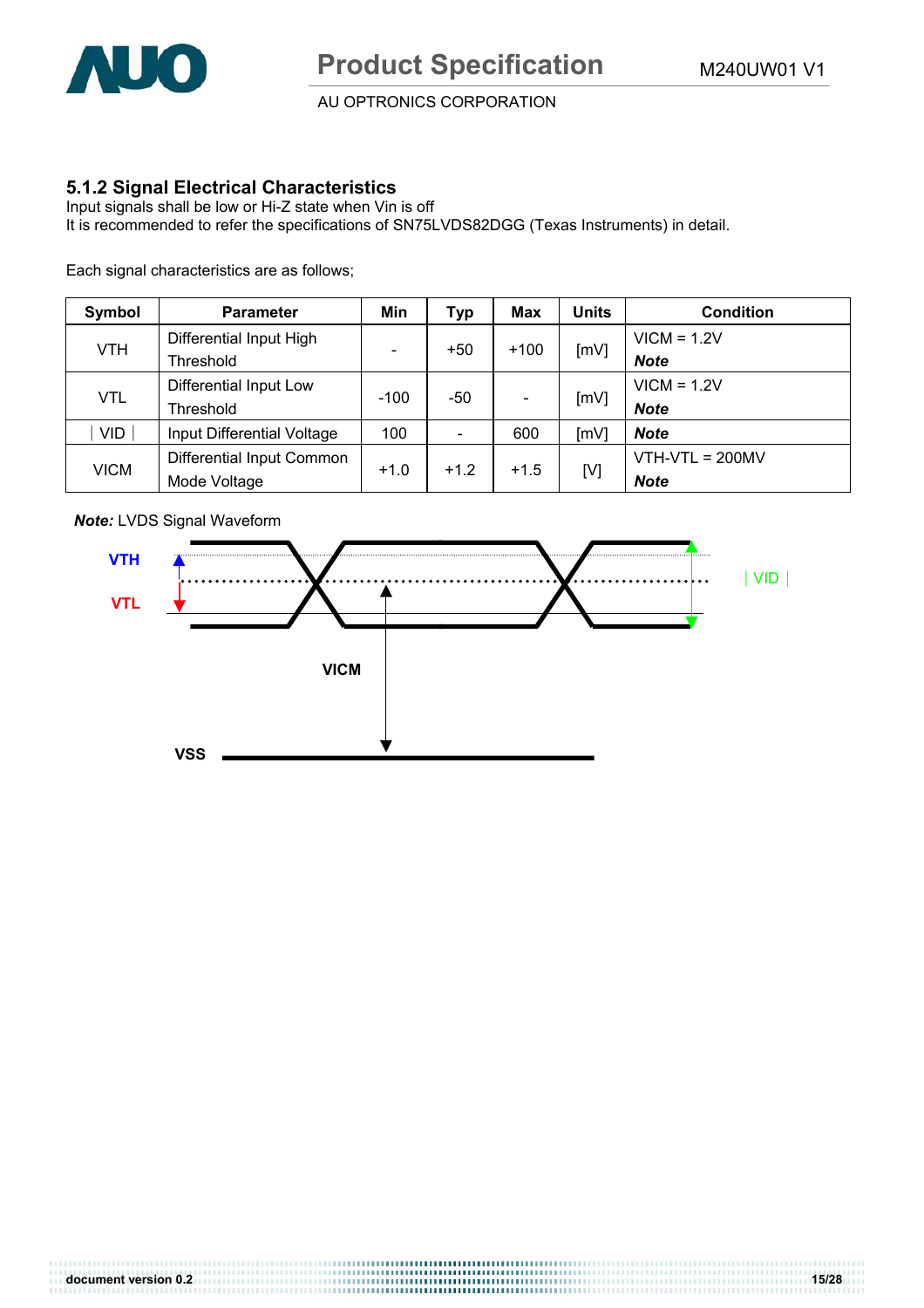

# **5.2 Backlight Unit**

Parameter guideline for CCFL Inverter is under stable conditions at  $25^{\circ}$  (Room Temperature):

| <b>Parameter</b>                                    | Min.   | Typ.               | Max. | <b>Unit</b> | <b>Condition</b> |
|-----------------------------------------------------|--------|--------------------|------|-------------|------------------|
| <b>CCFL Operation Current(IRCFL)</b>                | 2.0    | 6.0                | 8.0  | [mA] rms    | Note 2           |
| <b>CCFL Frequency(FCFL)</b>                         | 48     | 53                 | 58   | [KHz]       | Note $3,4$       |
| CCFL Ignition Voltage (ViCFL, Ta=<br>$0^{\circ}$ C) | 2850   |                    |      | [Volt] rms  | Note 5           |
| CCFL Ignition Voltage(ViCF, Ta=<br>$25^{\circ}$ C)  | 2280   |                    |      | [Volt] rms  |                  |
| <b>CCFL Operation Voltage (VCFL)</b>                |        | 1800<br>$(Q\ 6mA)$ |      | [Volt] rms  | Note 6           |
| <b>CCFL Power Consumption(PCFL)</b>                 |        | 64.8               |      | [Watt]      | Note 6           |
| <b>CCFL Life Time(LTCFL)</b>                        | 40,000 | 50,000             |      | [Hour]      | Note 7           |

Note 1: Typ. are AUO recommended design points.

- \*1 All of characteristics listed are measured under the condition using the AUO test inverter.
- \*2 In case of using an inverter other than listed, it is recommended to check the inverter carefully. Sometimes, interfering noise stripes appear on the screen, and substandard luminance or flicker at low power may happen.
- \*3 In designing an inverter, it is suggested to check safety circuit very carefully. Impedance of CCFL, for instance, becomes more than 1 [M ohm] when CCFL is damaged.
- \*4 Generally, CCFL has some amount of delay time after applying kick-off voltage. It is recommended to keep on applying kick-off voltage for 1 [Sec] until discharge.
- \*5 Reducing CCFL current increases CCFL discharge voltage and generally increases CCFL discharge frequency. So all the parameters of an inverter should be carefully designed so as not to produce too much leakage current from high-voltage output of the inverter.
- Note 2: CCFL standard current is measured at  $25\pm2^{\circ}$ .
- Note 3: CCFL discharge frequency should be carefully determined to avoid interference between inverter and TFT LCD
- Note 4: The frequency range will not affect to lamp life and reliability characteristics.
- Note 5: CCFL inverter should be able to give out a power that has a generating capacity of over 2850 voltage. Lamp units need 2850 voltage minimum for ignition.

Note 6: The variance of CCFL power consumption is ±10%. Calculator value for reference (IRCFL ×  $VCFL \times 6 = PCFL$ 

Note 7: Definition of life: brightness becomes 50% or less than the minimum luminance value of CCFL. The typical life time of CCFL is on the condition at 6 mA lamp current.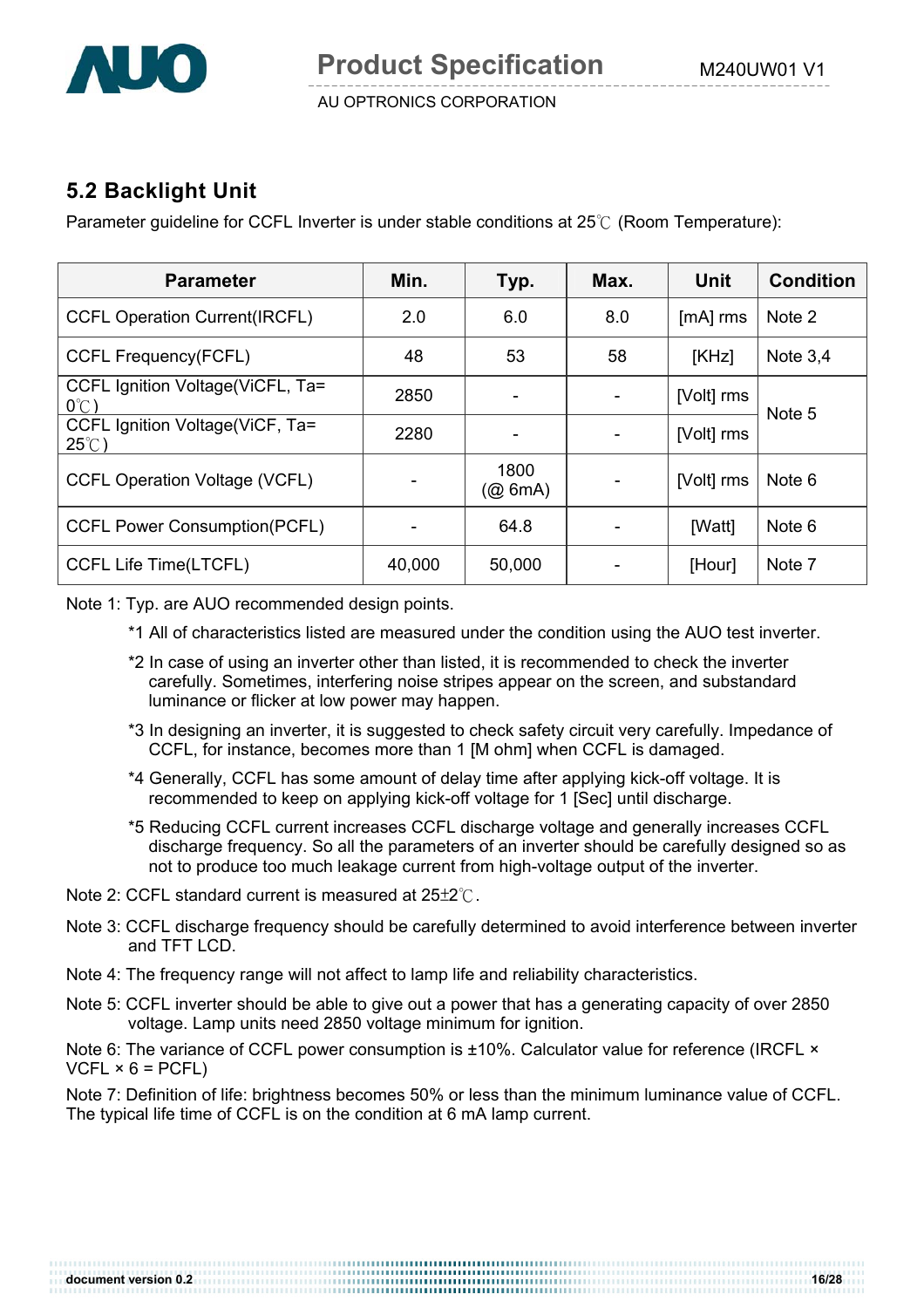

# **6.0 Signal Characteristic**

### **6.1 Pixel Format Image**

Following figure shows the relationship of the input signals and LCD pixel format.

|           |         | 1              |  | 2              |   |                |   |                |         | 1919 1920 |                                  |  |
|-----------|---------|----------------|--|----------------|---|----------------|---|----------------|---------|-----------|----------------------------------|--|
| 1st Line  | R G B R |                |  | G              | B | $\sim 10$      | R |                | $G$ $B$ | R         | $G \mid B$                       |  |
|           |         |                |  |                |   |                |   |                |         |           |                                  |  |
|           |         |                |  |                |   |                |   |                |         |           |                                  |  |
|           |         |                |  |                |   |                |   |                |         |           |                                  |  |
|           |         |                |  |                |   |                |   |                |         |           |                                  |  |
|           |         | $\blacksquare$ |  | $\blacksquare$ |   |                |   | ٠              |         |           | $\blacksquare$<br>$\blacksquare$ |  |
|           |         | ٠              |  |                |   |                |   | ٠              |         |           | $\blacksquare$                   |  |
|           |         |                |  |                |   |                |   | ×              |         |           | $\blacksquare$                   |  |
|           |         |                |  |                |   | $\blacksquare$ |   | $\blacksquare$ |         |           | $\blacksquare$                   |  |
| 1200 Line | R G B R |                |  | G              | B |                | R |                | $G$ $B$ | R         | $G \mid B$                       |  |

#### **6.2 The input data format**



**Note 1:** R/G/B data 7:MSB, R/G/B data 0:LSB O = "First Pixel Data"

E = "Second Pixel Data"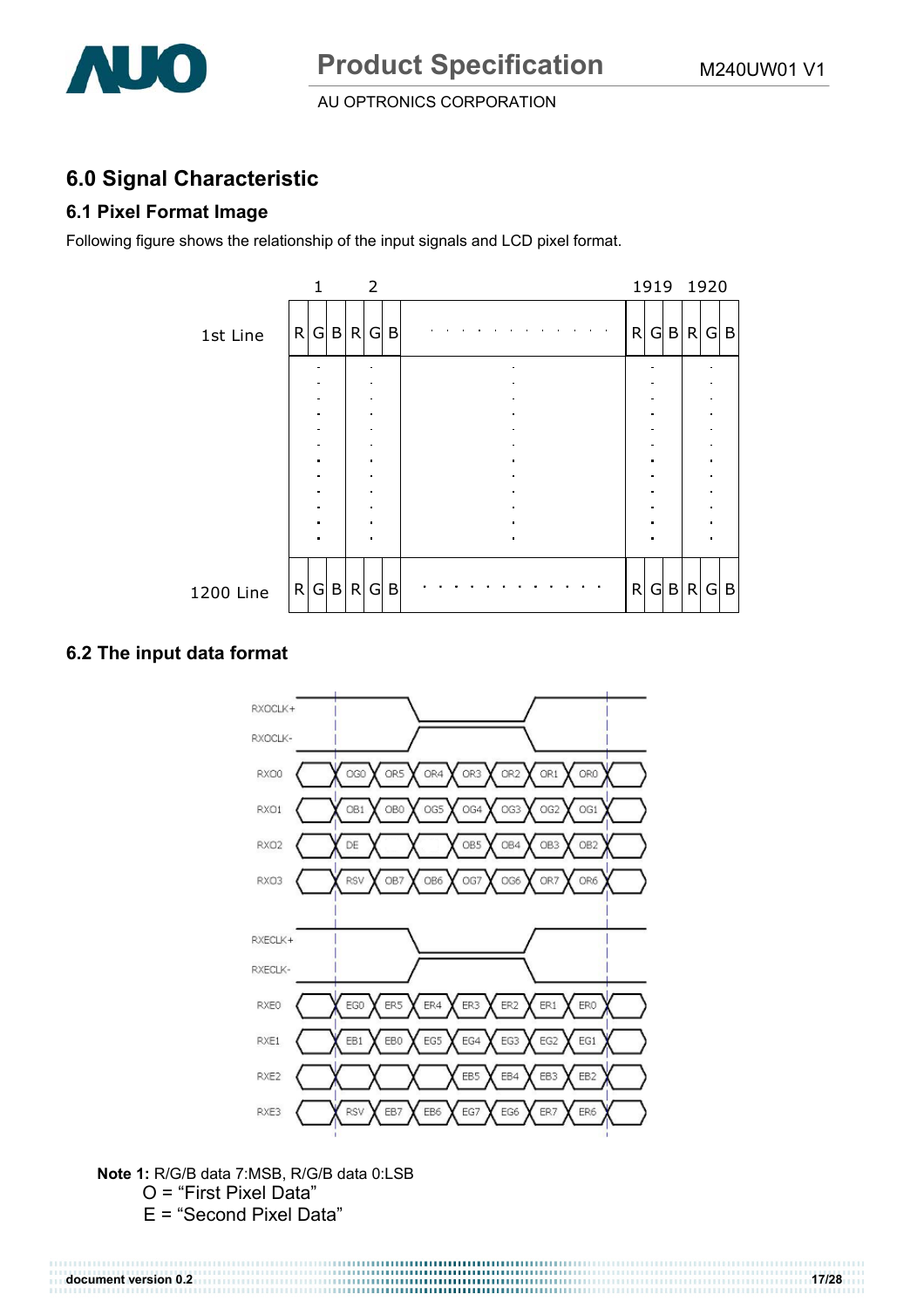

#### **6.3 Signal Description**

The module using one LVDS receiver SN75LVDS82(Texas Instruments) or compatible. LVDS is a differential signal technology for LCD interface and high speed data transfer device. Transmitter shall be SN75LVDS83(negative edge sampling) or compatible**.** The first LVDS port(RxOxxx) transmits odd pixels while the second LVDS port(RxExxx) transmits even pixels.

| PIN#            | <b>SIGNAL NAME</b> | <b>DESCRIPTION</b>                                       |
|-----------------|--------------------|----------------------------------------------------------|
| $\overline{1}$  | RxOIN0-            | Negative LVDS differential data input (Odd data)         |
| $\overline{2}$  | RxOIN0+            | Positive LVDS differential data input (Odd data)         |
| 3               | RxOIN1-            | Negative LVDS differential data input (Odd data)         |
| 4               | RxOIN1+            | Positive LVDS differential data input (Odd data)         |
| $\overline{5}$  | RxOIN2-            | Negative LVDS differential data input (Odd data, DSPTMG) |
| 6               | RxOIN2+            | Positive LVDS differential data input (Odd data, DSPTMG) |
| $\overline{7}$  | <b>GND</b>         | Power Ground                                             |
| 8               | RxOCLK-            | Negative LVDS differential clock input (Odd clock)       |
| 9               | RxOCLK+            | Positive LVDS differential clock input (Odd clock)       |
| 10              | RxOIN3-            | Negative LVDS differential data input (Odd data)         |
| 11              | RxOIN3+            | Positive LVDS differential data input (Odd data)         |
| 12              | RxEIN0-            | Negative LVDS differential data input (Even data)        |
| 13              | RxEIN0+            | Positive LVDS differential data input (Even data)        |
| 14              | GND.               | <b>Power Ground</b>                                      |
| 15              | RxEIN1-            | Positive LVDS differential data input (Even data)        |
| 16              | RxEIN1+            | Negative LVDS differential data input (Even data)        |
| 17              | <b>GND</b>         | <b>Power Ground</b>                                      |
| 18              | RxEIN2-            | Negative LVDS differential data input (Even data)        |
| 19              | RxEIN2+            | Positive LVDS differential data input (Even data)        |
| <u>20</u>       | RxECLK-            | Negative LVDS differential clock input (Even clock)      |
| 21              | RxECLK+            | Positive LVDS differential clock input (Even clock)      |
| 22              | RxEIN3-            | Negative LVDS differential data input (Even data)        |
| 23              | RxEIN3+            | Positive LVDS differential data input (Even data)        |
| 24              | <b>GND</b>         | <b>Power Ground</b>                                      |
| <u>25</u>       | NC                 | No connection                                            |
| 26              | <b>NC</b>          | No connection                                            |
| 27              | <b>VDD</b>         | Power +5V                                                |
| 28              | <b>VDD</b>         | Power +5V                                                |
| 29              | <b>VDD</b>         | Power +5V                                                |
| 30 <sub>2</sub> | <b>VDD</b>         | Power +5V                                                |

Note1: Start from left side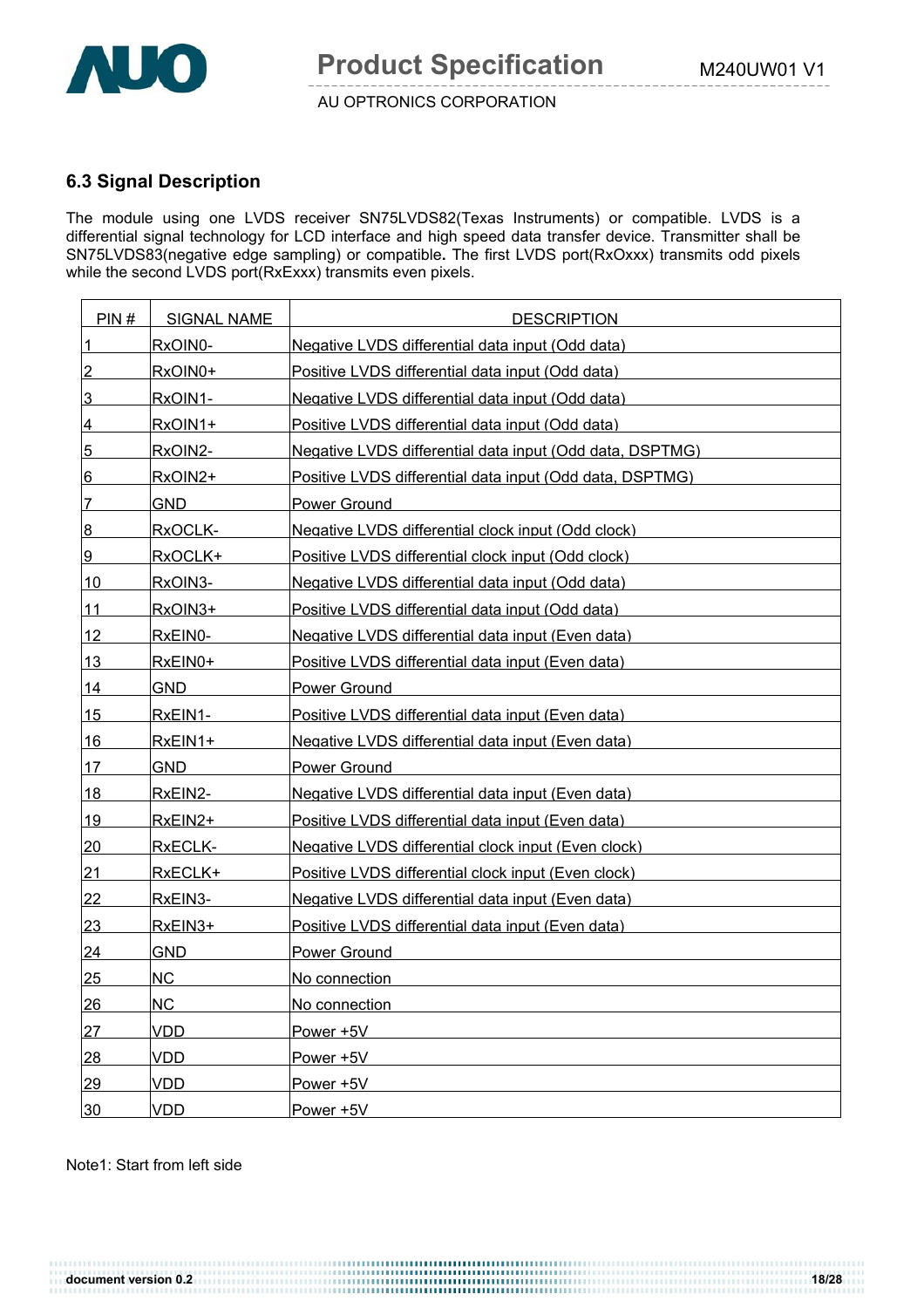

#### AU OPTRONICS CORPORATION



**Note2:** Input signals of odd and even clock shall be the same timing.

#### **6.4 Timing Characteristics**

Basically, interface timings described here is not actual input timing of LCD module but output timing of SN75LVDS82DGG (Texas Instruments) or equivalent.

**Note:** Typical value refer to VESA STANDARD

| Signal                | Item            | Symbol      | Min   | Typ  | Max                          | Unit        |
|-----------------------|-----------------|-------------|-------|------|------------------------------|-------------|
|                       | Period          | Tv          | 1211  | 1212 | 2048                         | Th          |
| Vertical              | Active          | Tdisp(v)    | 1200  | 1200 | 1200                         | Th          |
| Section               | <b>Blanking</b> | Tblk(v)     | 11    | 12   | $\qquad \qquad \blacksquare$ | Th          |
| Horizontal<br>Section | Period          | Th          | 1040  | 1072 | 2048                         | <b>Tclk</b> |
|                       | Active          | Tdisp(h)    | 960   | 960  | 960                          | <b>Tclk</b> |
|                       | <b>Blanking</b> | Tblk(h)     | 80    | 112  | -                            | <b>Tclk</b> |
| Clock                 | Period          | <b>Tclk</b> | 11.76 | -    |                              | ns          |
|                       | Frequency       | Freq        | -     | -    | 85                           | <b>MHz</b>  |
| <b>Frame Rate</b>     | Frequency       | Vsync       | 47    | 60   | 65                           | Hz          |

Note : DE mode only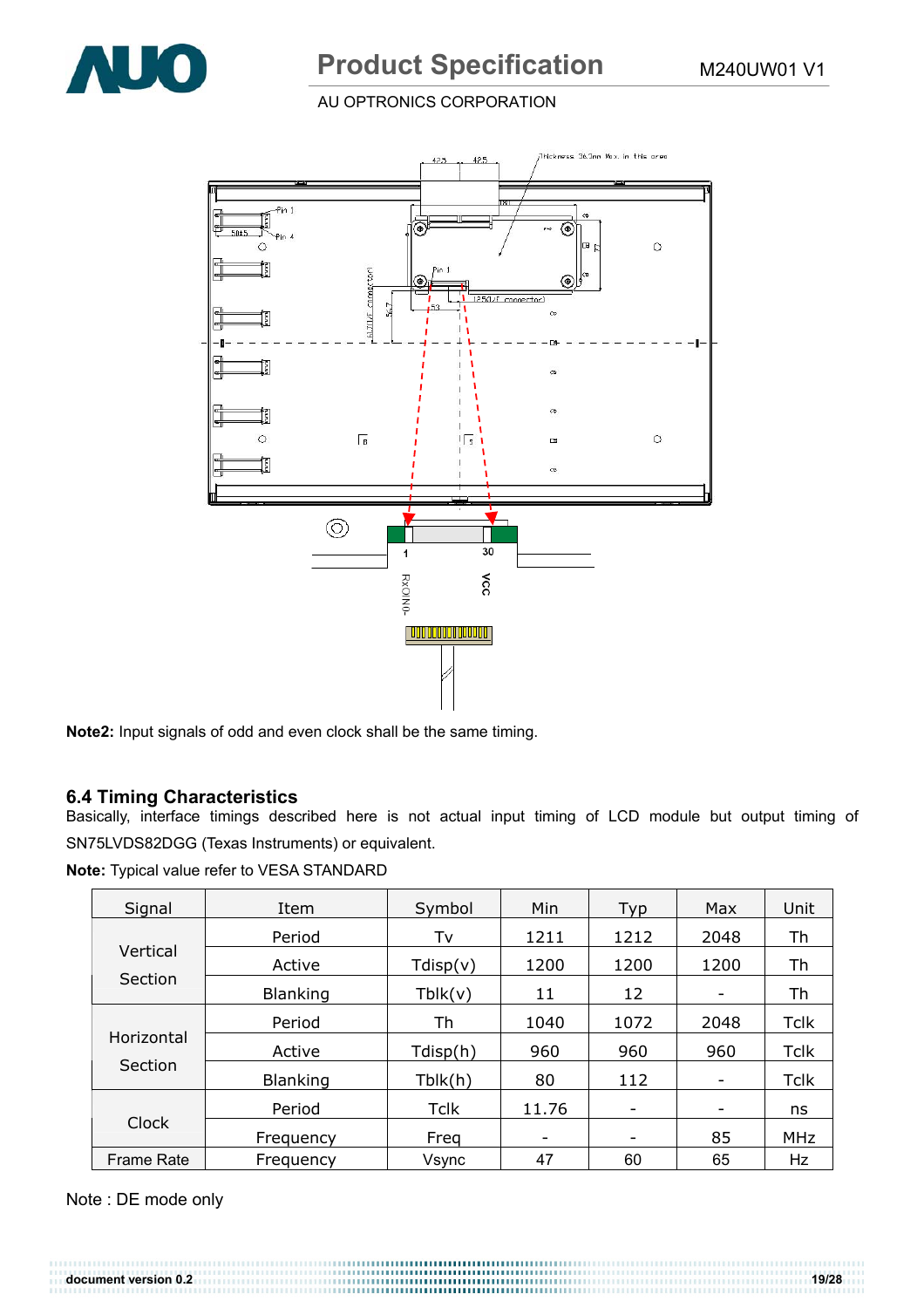

#### AU OPTRONICS CORPORATION

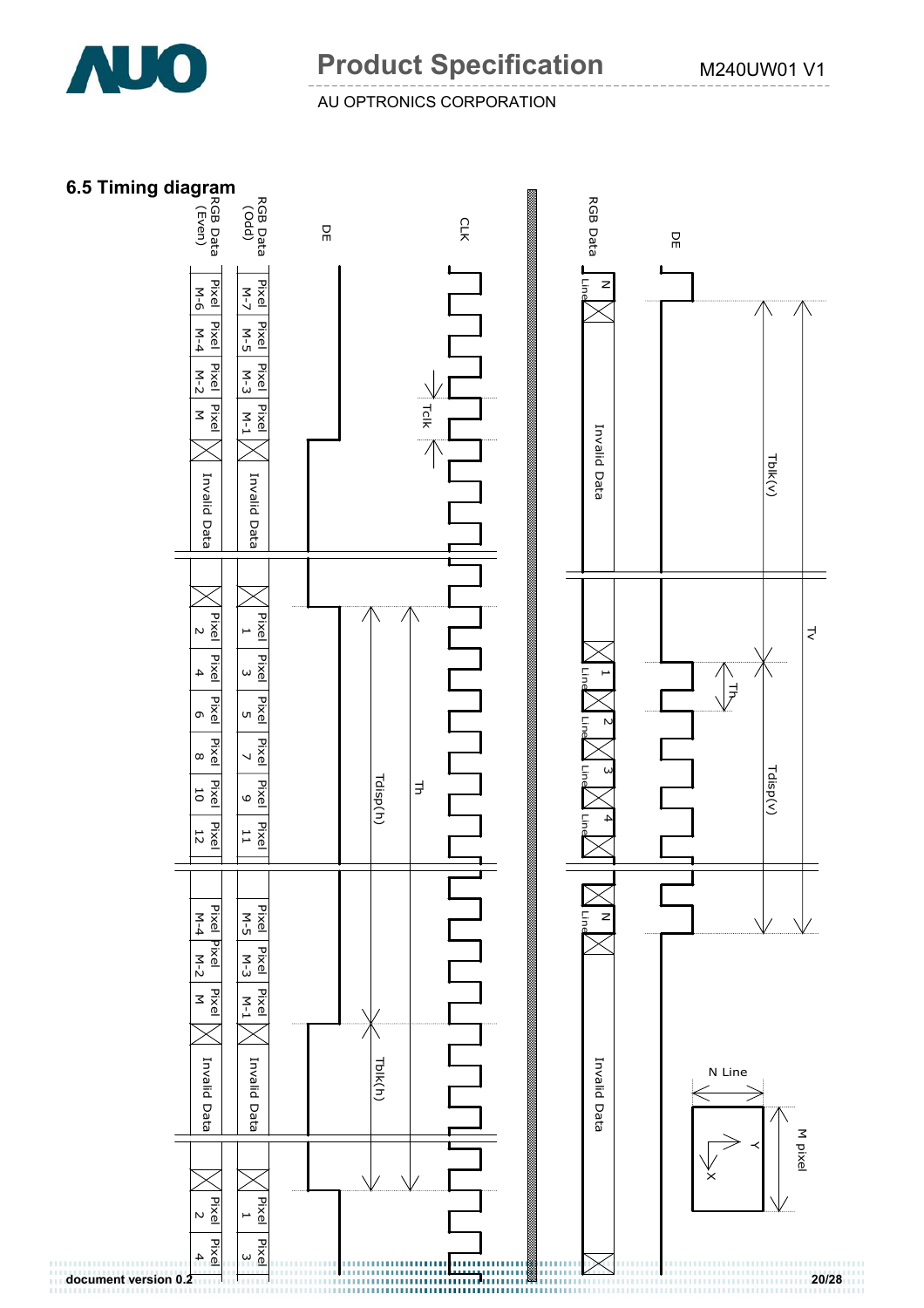

#### **6.6 Power ON/OFF Sequence**

Vin power and lamp on/off sequence is as follows. Interface signals are also shown in the chart. Signals from any system shall be Hi-Z state or low level when Vin is off.



| Symbol         |      | Unit       |            |      |
|----------------|------|------------|------------|------|
|                | Min  | <b>Typ</b> | <b>Max</b> |      |
| T1             | 0.3  | -          | 10         | [ms] |
| T <sub>2</sub> | 0.5  | 40         | 50         | [ms] |
| T <sub>3</sub> | 300  |            | -          | [ms] |
| T4             | 300  |            | -          | [ms] |
| T <sub>5</sub> | 0.5  | 16         | 50         | [ms] |
| T <sub>6</sub> | 0.5  |            | 60         | [ms] |
| Τ7             | 1000 |            |            | [ms] |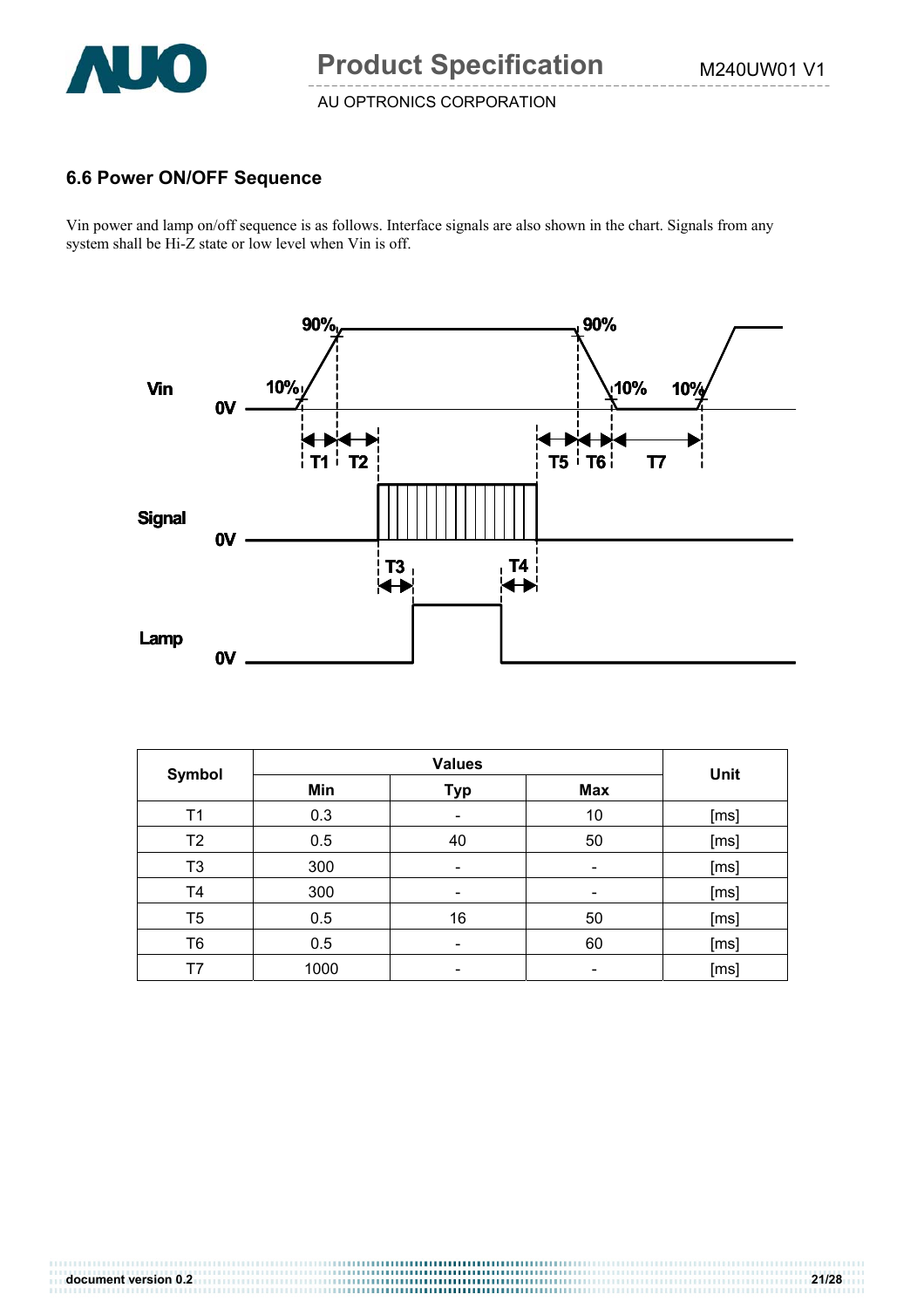

#### **7.0 Connector & Pin Assignment**

Physical interface is described as for the connector on module. These connectors are capable of accommodating the following signals and will be following components.

#### **7.1 TFT LCD Module**

| <b>Connector Name / Designation</b> | Interface Connector / Interface card |
|-------------------------------------|--------------------------------------|
| Manufacturer                        | JAE or compatible                    |
| <b>Type Part Number</b>             | FI-XB30SSL-HF15                      |
|                                     | FI-X30HL-T (Locked Type)             |
| <b>Mating Housing Part Number</b>   | FI-X30S-H (Unlocked Type)            |

#### **7.1.1 Pin Assignment**

| Pin#           | <b>Signal Name</b> | Pin#           | <b>Signal Name</b> |
|----------------|--------------------|----------------|--------------------|
| 1              | RxOIN0-            | $\overline{2}$ | RxOIN0+            |
| 3              | RxOIN1-            | $\overline{4}$ | RxOIN1+            |
| 5              | RxOIN2-            | 6              | RxOIN2+            |
| $\overline{7}$ | <b>GND</b>         | 8              | RxOCLKIN-          |
| 9              | RxOCLKIN+          | 10             | RxOIN3-            |
| 11             | RxOIN3+            | 12             | RxEIN0-            |
| 13             | RxEIN0+            | 14             | <b>GND</b>         |
| 15             | RxEIN1-            | 16             | RxEIN1+            |
| 17             | <b>GND</b>         | 18             | RxEIN2-            |
| 19             | RxEIN2+            | 20             | <b>RxECLKIN-</b>   |
| 21             | RxECLKIN+          | 22             | RxEIN3-            |
| 23             | RxEIN3+            | 24             | <b>GND</b>         |
| 25             | NV                 | 26             | <b>NC</b>          |
| 27             | <b>VDD</b>         | 28             | <b>VDD</b>         |
| 29             | <b>VDD</b>         | 30             | <b>VDD</b>         |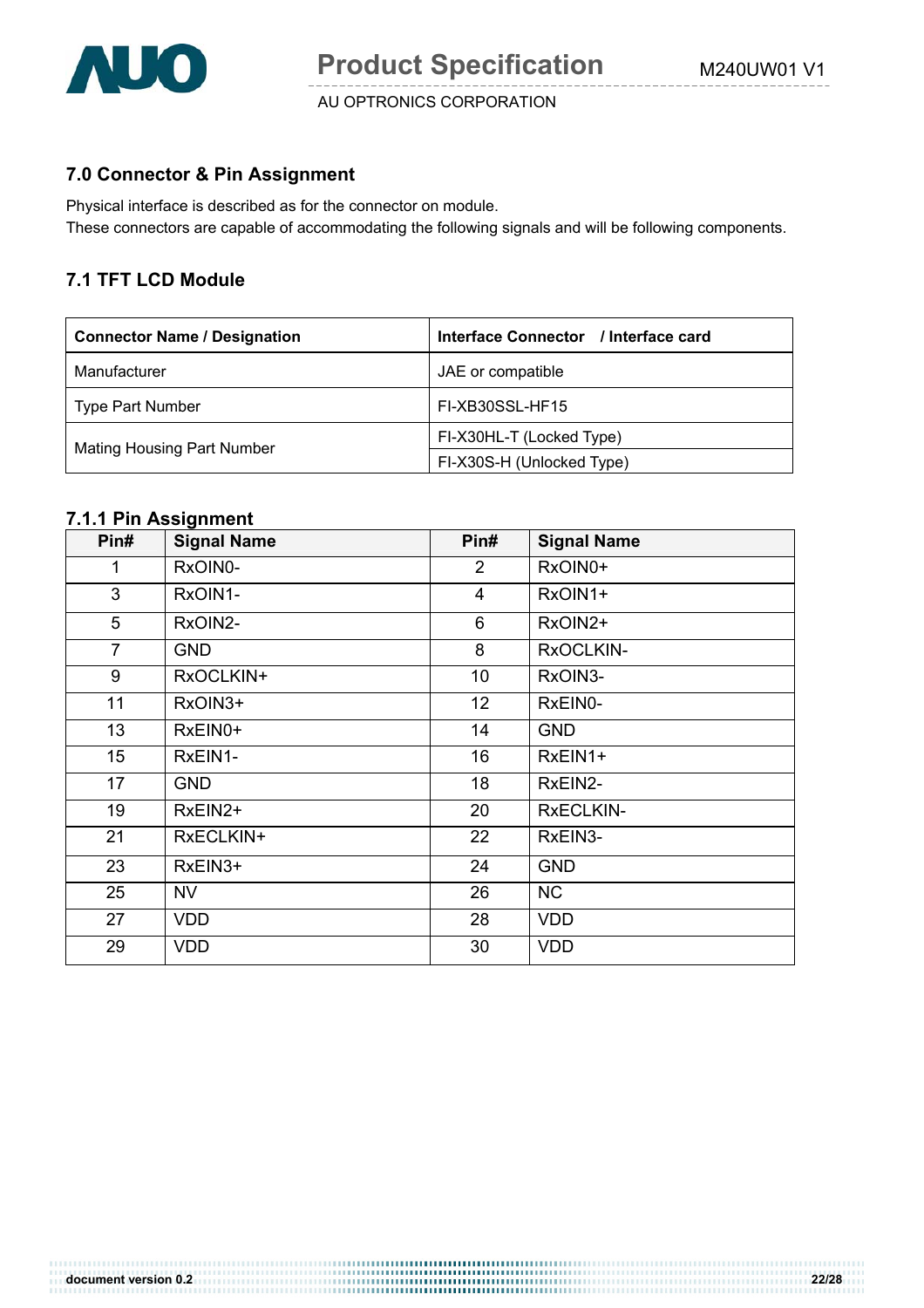

#### **7.2 Backlight Unit**

Physical interface is described as for the connector on module. These connectors are capable of accommodating the following signals and will be following components.

| Connector Name / Designation | Lamp Connector / Backlight lamp |
|------------------------------|---------------------------------|
| Manufacturer                 | JST                             |
| <b>Type Part Number</b>      | <b>BHR-04VS-1</b>               |
| Mating Type Part Number      | SM02(12)B-BH                    |

#### **7.2.1 Signal for Lamp connector**

| Connector       | Pin No. | Input | Color | Function            |
|-----------------|---------|-------|-------|---------------------|
| CN <sub>1</sub> |         | Hot   | Pink  | <b>High Voltage</b> |
|                 | 4       | Hot   | White | <b>High Voltage</b> |
| CN <sub>2</sub> | 1       | Hot   | Pink  | <b>High Voltage</b> |
|                 | 4       | Hot   | White | <b>High Voltage</b> |
| CN <sub>3</sub> | 1       | Hot   | Pink  | <b>High Voltage</b> |
|                 | 4       | Hot   | White | <b>High Voltage</b> |
| CN <sub>4</sub> | 1       | Hot   | Pink  | <b>High Voltage</b> |
|                 | 4       | Hot   | White | <b>High Voltage</b> |
| CN <sub>5</sub> | 1       | Hot   | Pink  | <b>High Voltage</b> |
|                 | 4       | Hot   | White | <b>High Voltage</b> |
| CN <sub>6</sub> | 1       | Hot   | Pink  | <b>High Voltage</b> |
|                 | 4       | Hot   | White | <b>High Voltage</b> |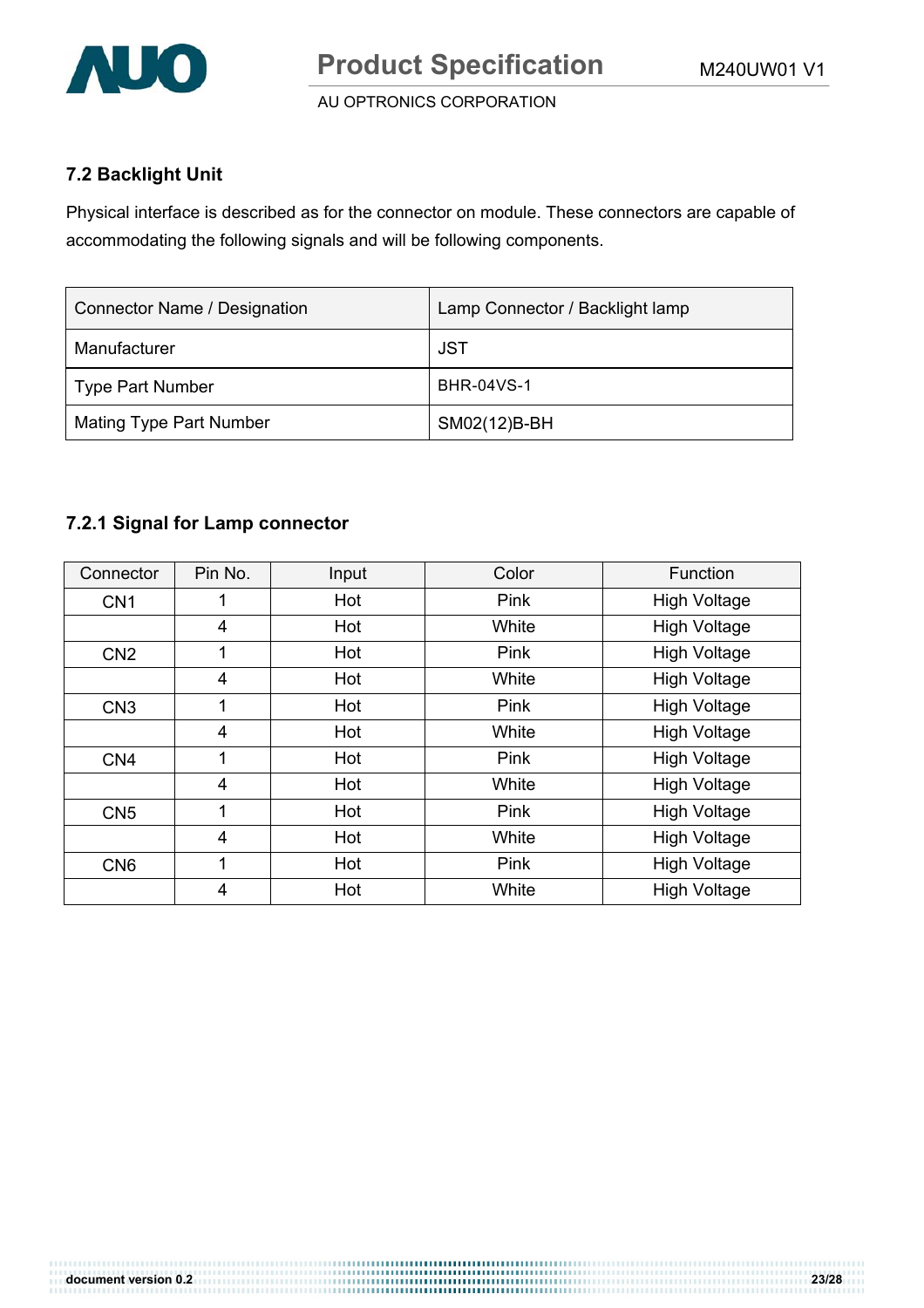

#### **8.0 Reliability Test**

Environment test conditions are listed as following table.

| <b>Items</b>                               | <b>Required Condition</b>                                                                                                      | <b>Note</b>    |  |
|--------------------------------------------|--------------------------------------------------------------------------------------------------------------------------------|----------------|--|
| Temperature Humidity Bias (THB)            | Ta= $50^{\circ}$ C, 80%RH, 300 hours                                                                                           |                |  |
| <b>High Temperature Operation</b><br>(HTO) | Ta= $50^{\circ}$ C, $50\%$ RH, 300 hours                                                                                       |                |  |
| Low Temperature Operation (LTO)            | Ta= $0^{\circ}$ C, 300 hours                                                                                                   |                |  |
| High Temperature Storage (HTS)             | Ta= $60^{\circ}$ C, 300 hours                                                                                                  |                |  |
| Low Temperature Storage (LTS)              | Ta= $-20^{\circ}$ C, 300 hours                                                                                                 |                |  |
| <b>Vibration Test</b><br>(Non-operation)   | Acceleration: 1.5 G<br>Wave: Random<br>Frequency: 10 - 200 - 10 Hz<br>Sweep: 30 Minutes each Axis (X, Y, Z)                    |                |  |
| <b>Shock Test</b><br>(Non-operation)       | Acceleration: 50 G<br>Wave: Half-sine<br>Active Time: 20 ms<br>Direction: $\pm X$ , $\pm Y$ , $\pm Z$ (one time for each Axis) |                |  |
| <b>Drop Test</b>                           | Height: 60 cm, package test                                                                                                    |                |  |
| Thermal Shock Test (TST)                   | $-20^{\circ}$ C/30min, 60 $^{\circ}$ C/30min, 100 cycles                                                                       | 1              |  |
| On/Off Test                                | On/10sec, Off/10sec, 30,000 cycles                                                                                             |                |  |
| ESD (ElectroStatic Discharge)              | Contact Discharge: $\pm$ 8KV, 150pF(330 $\Omega$ ) 1sec,<br>8 points, 25 times/ point.                                         | $\overline{2}$ |  |
|                                            | Air Discharge: $\pm$ 15KV, 150pF(330 $\Omega$ ) 1sec<br>8 points, 25 times/ point.                                             |                |  |
| <b>Altitude Test</b>                       | Operation: 10,000 ft<br>Non-Operation: 30,000 ft                                                                               |                |  |

- Note 1: The TFT-LCD module will not sustain damage after being subjected to 100 cycles of rapid temperature change. A cycle of rapid temperature change consists of varying the temperature from -2 $0^{\circ}$  to 6 $0^{\circ}$ C, and back again. Power is not applied during the test. After temperature cycling, the unit is placed in normal room ambient for at least 4 hours before power on.
- Note 2: According to EN61000-4-2 , ESD class B: Some performance degradation allowed. No data lost. Self-recoverable. No hardware failures.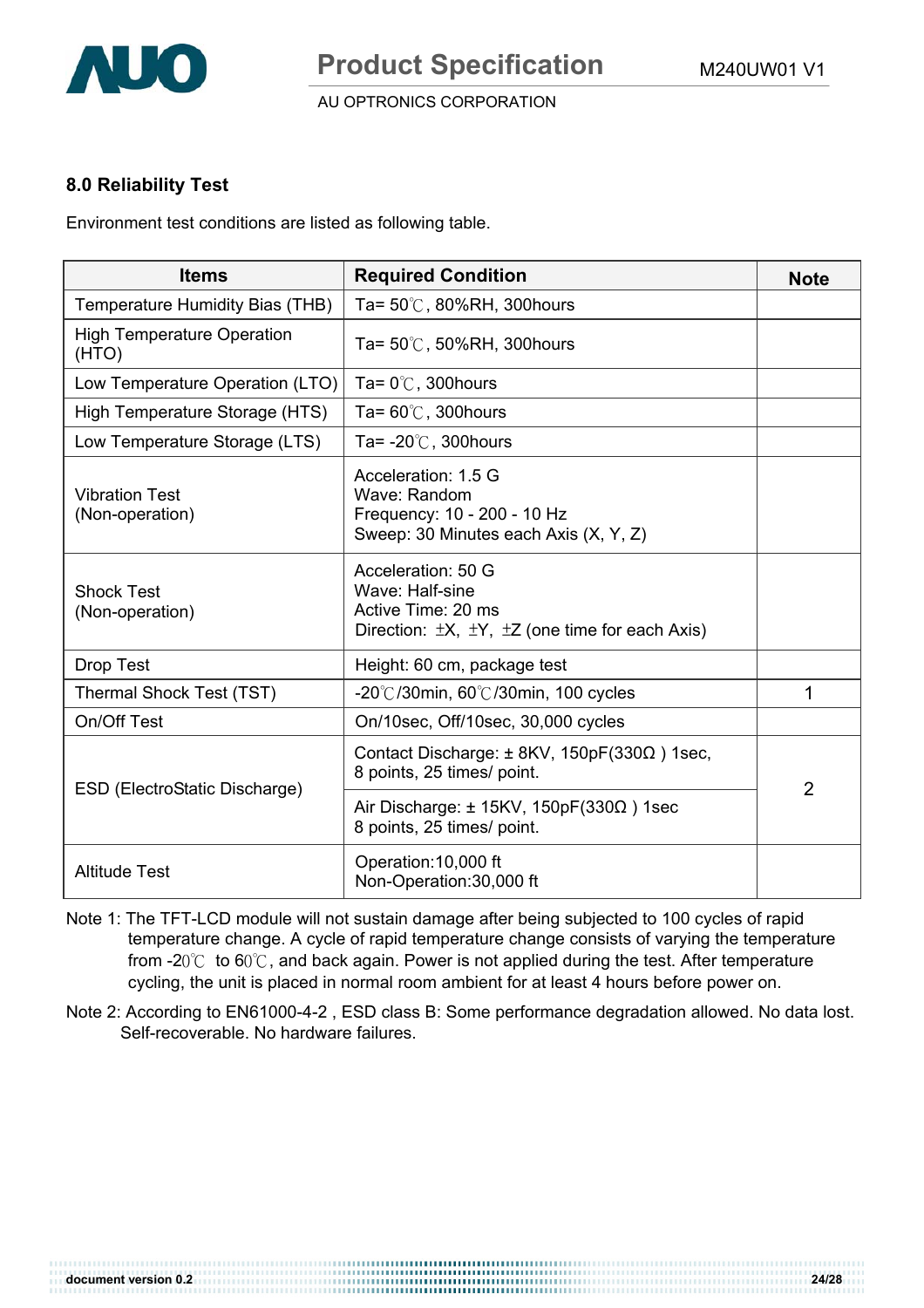

#### **9.0 Shipping Label**

**The label is on the panel as shown below:** 



**document version 0.2 25/28**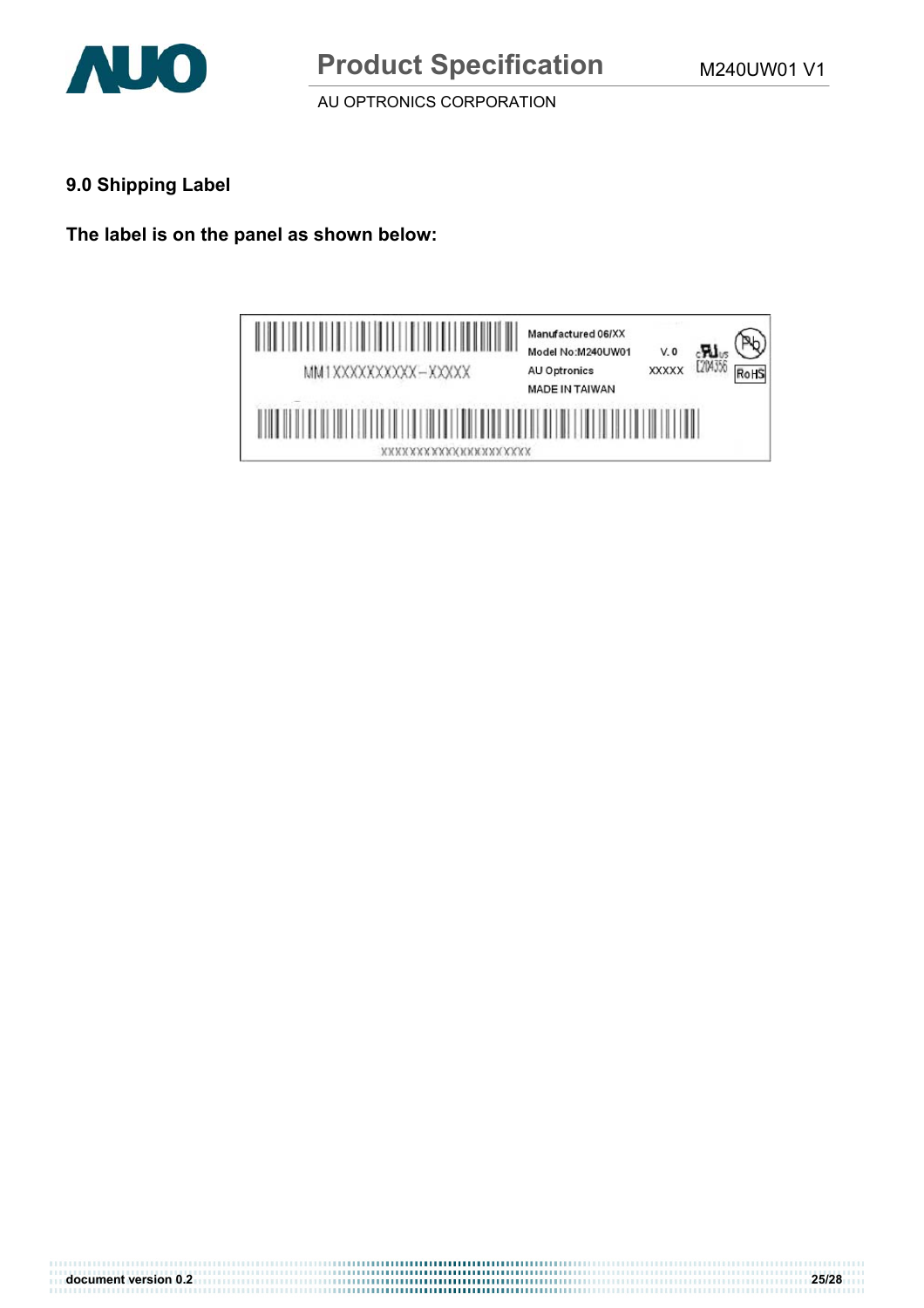#### **10.0 Mechanical Characteristics**

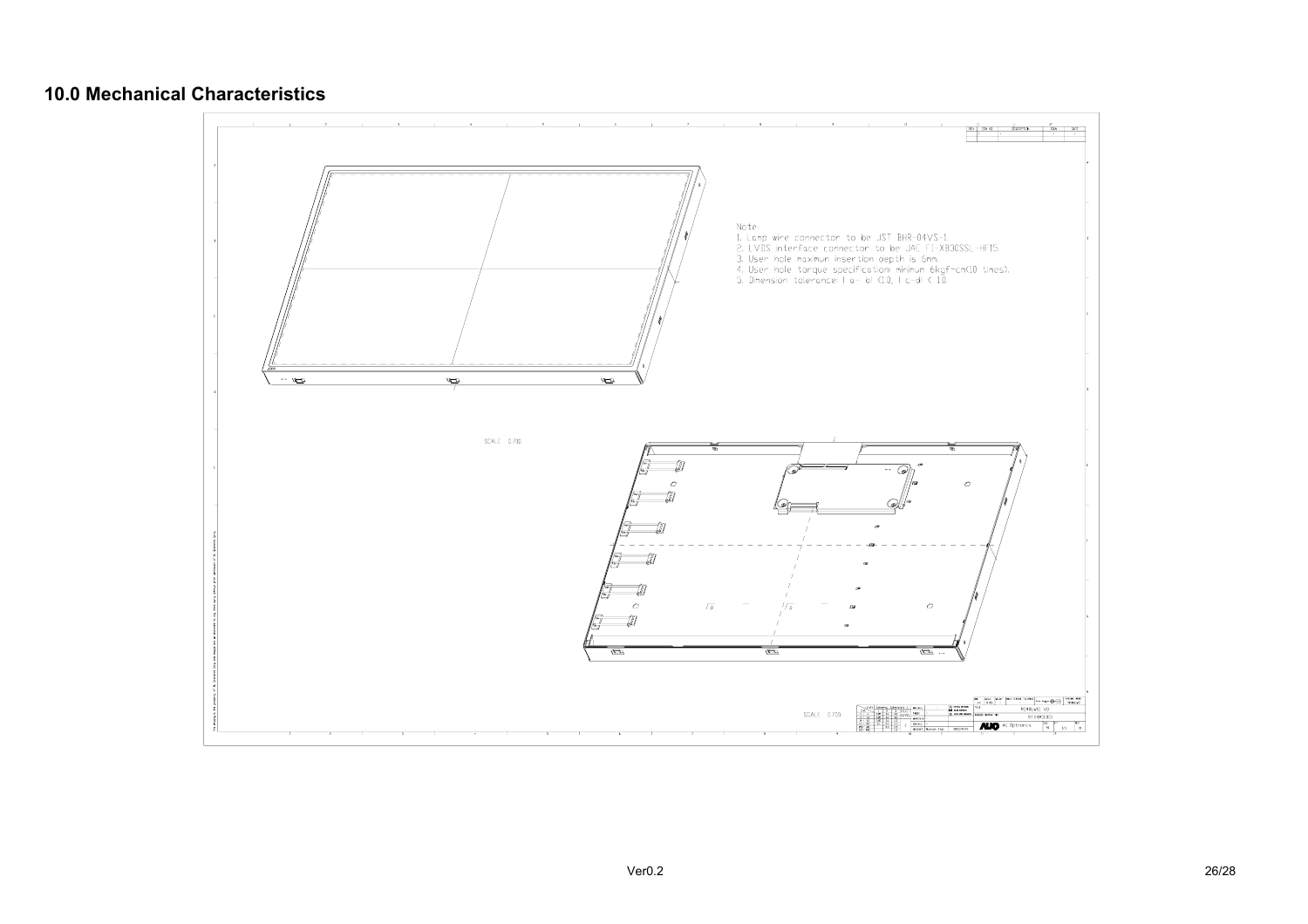